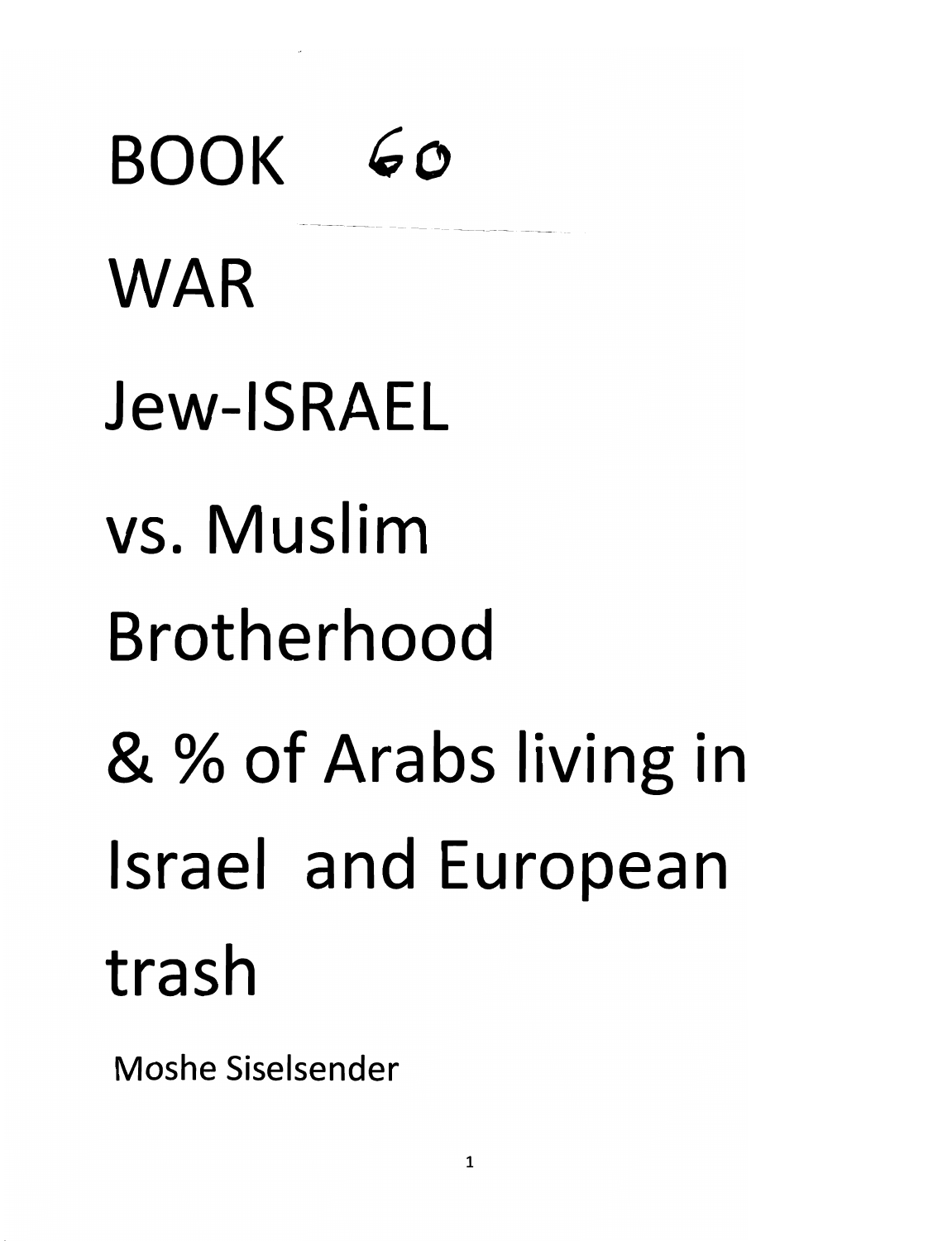*PREVENT STABBINGS When Arab TRASH STABS A Jew or shoots a Jew do not arrest trash. When he raises his hands above his head shoot him or else stab him to death. Trash is not to be*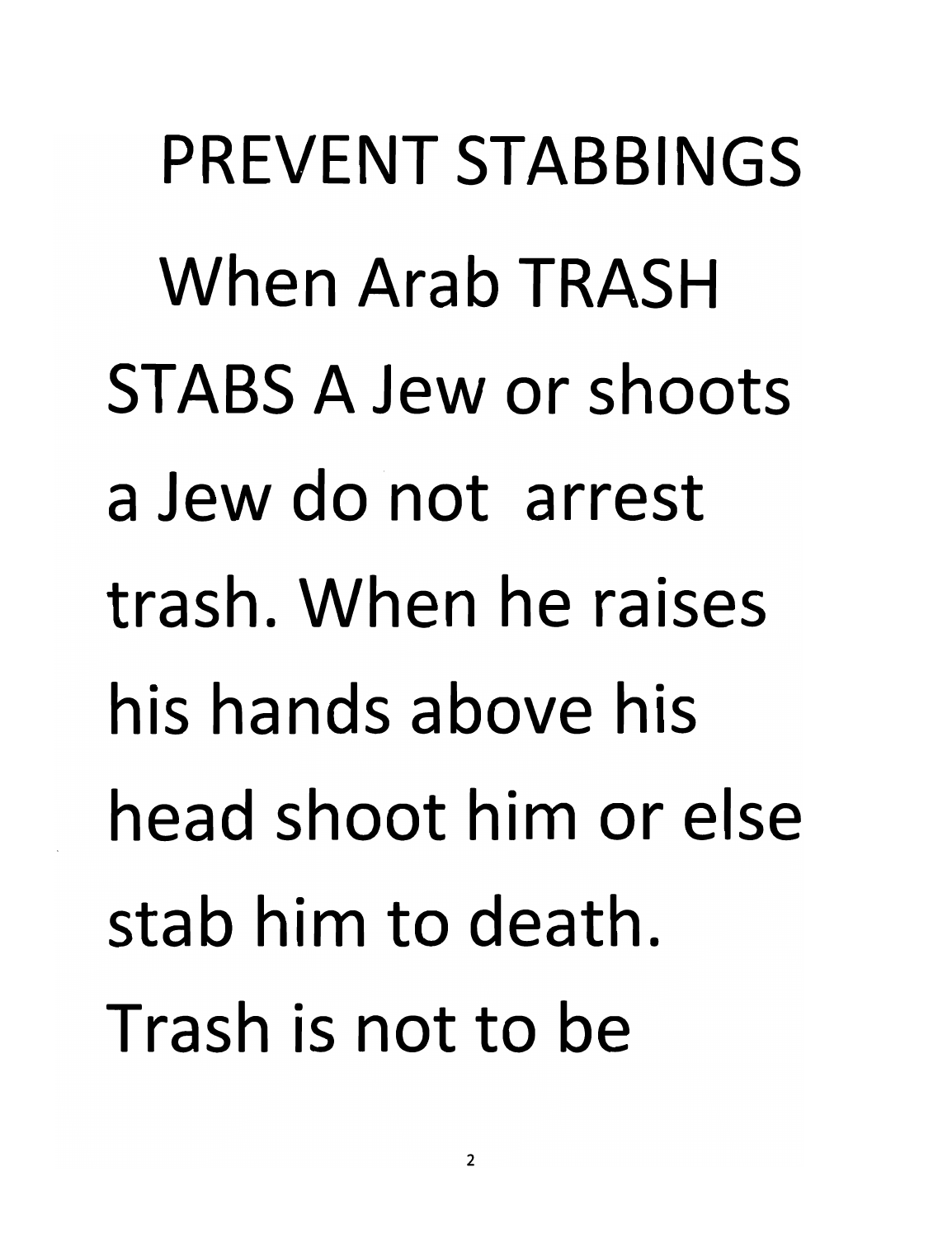extended humane rights. You take prisoners from soldiers who follow the rules of war. The rules explicitly forbid killing civilians. When the enemy kills civilians he no longer is to be given the benefits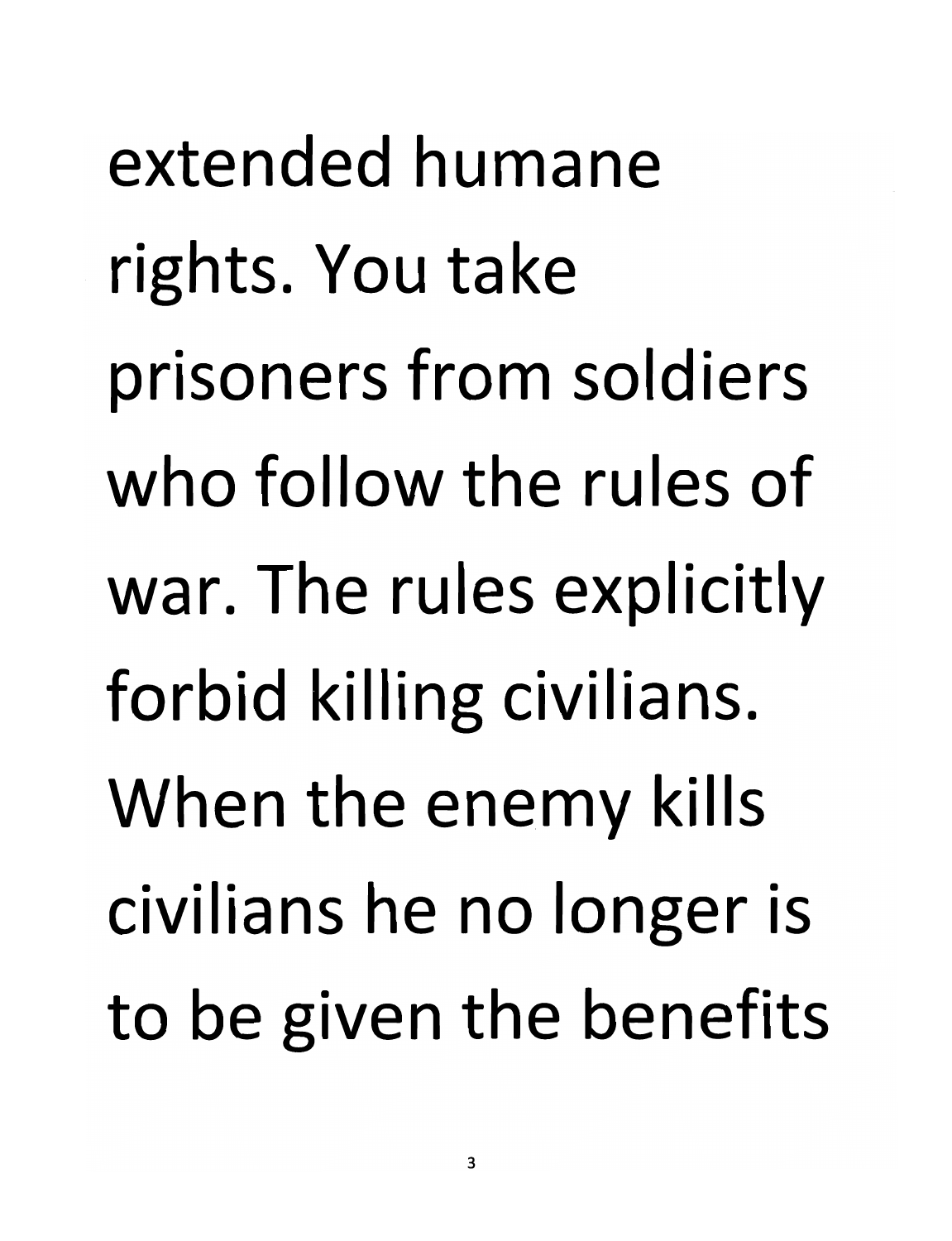of surrendering as a prisoner of war. Soldiers of war who wear civilian clothes are shot as spies. Arab trash -terrorists should be shot when surrendering.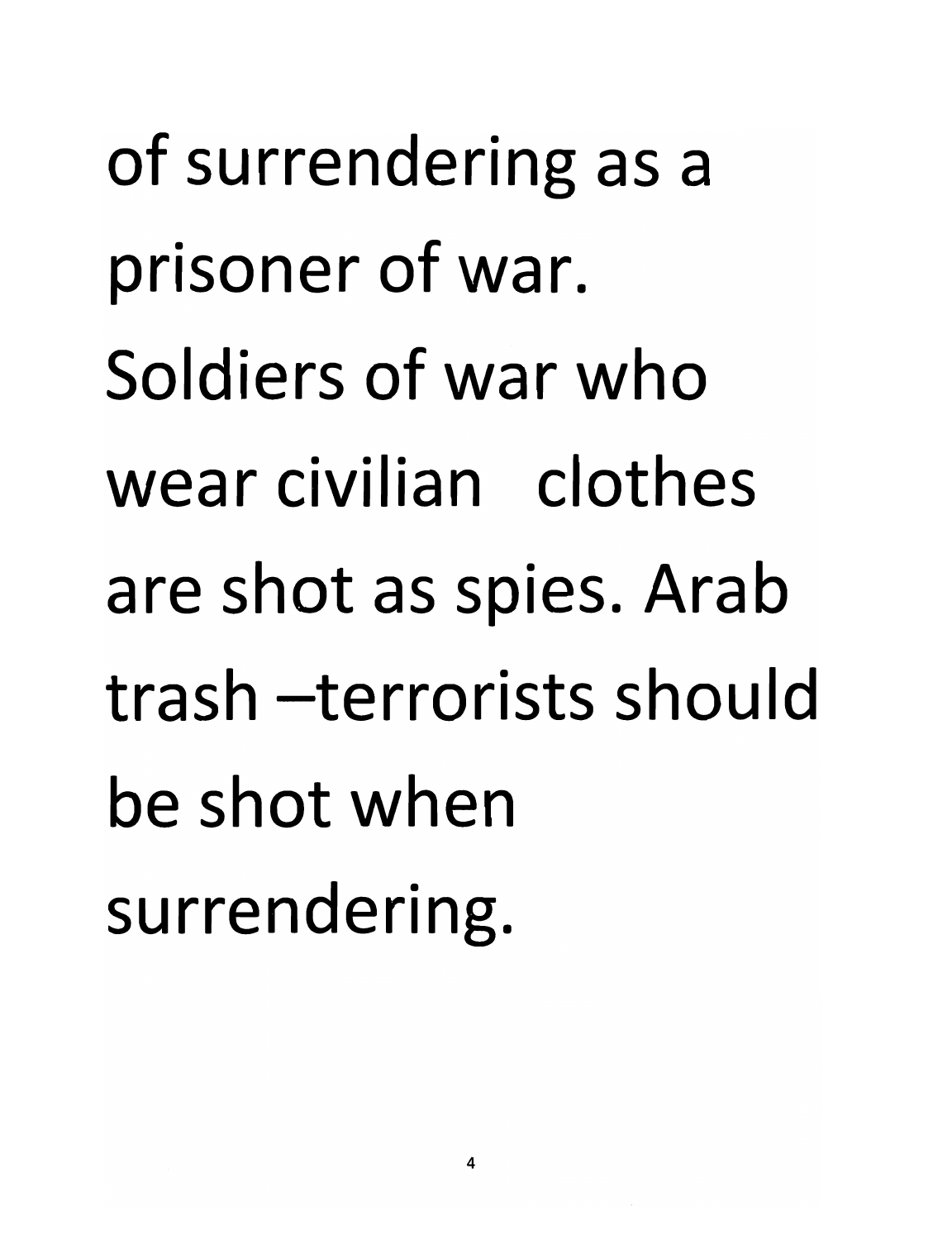#### *Arab Trash -including THOSE IN TH :E KNESET CHERRY PICK THOSE ARTCLESO F DEMOCRACY THAT ENABLE ARAB TRASH TO KILL JEWS. "SHOOTING A TERRORIST IS EXTRA*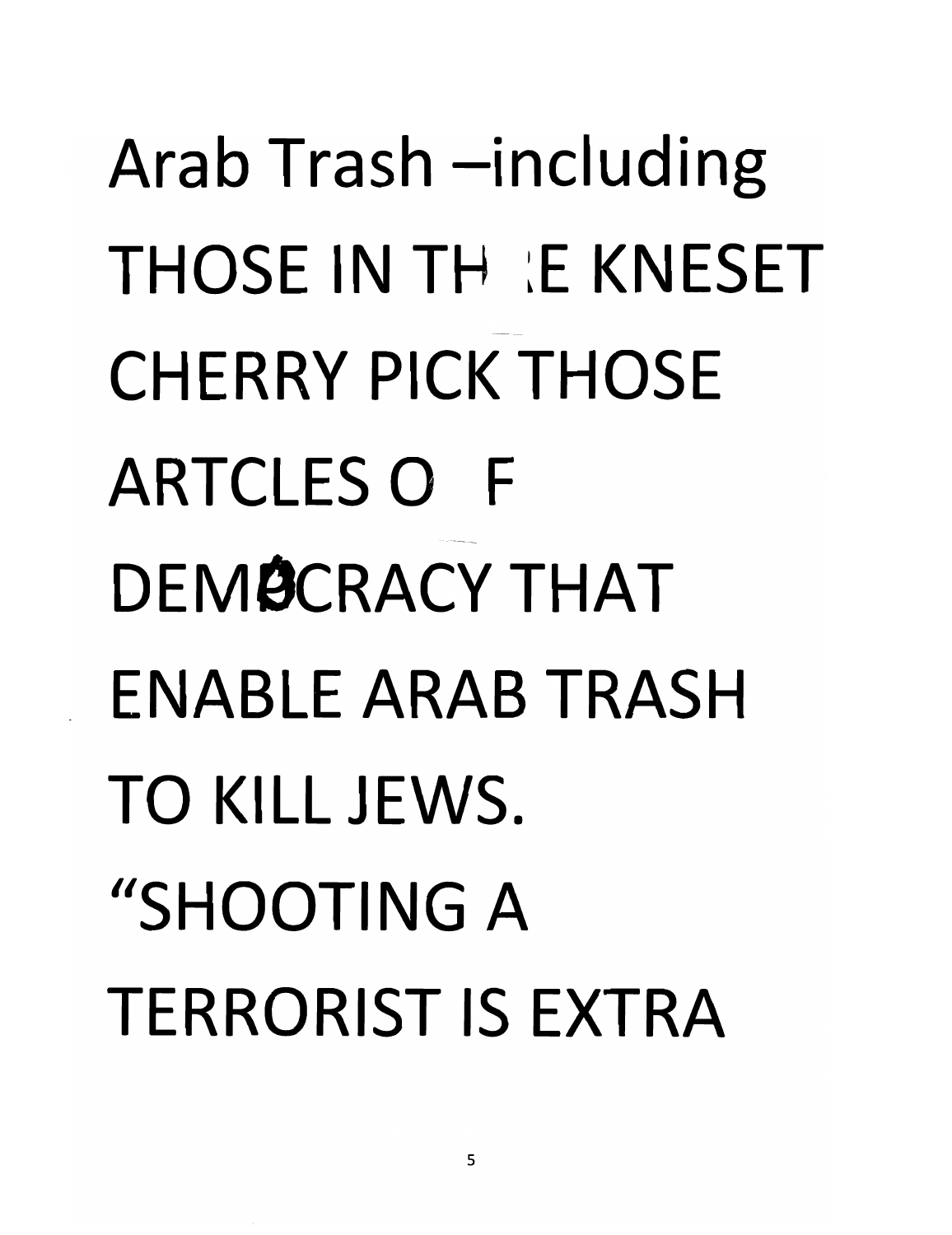## *JUDICIAL EXECUTION" WHAT ABOUT THE TERRORIST STABBING A JEW OR SHOOTING A* JEW OR RAMMINL<del>E</del>HIS *CAR INTO A JEW? WHAT IS THAT ? IS IT NOT EXTRA JUDICIAL EXECUTION?*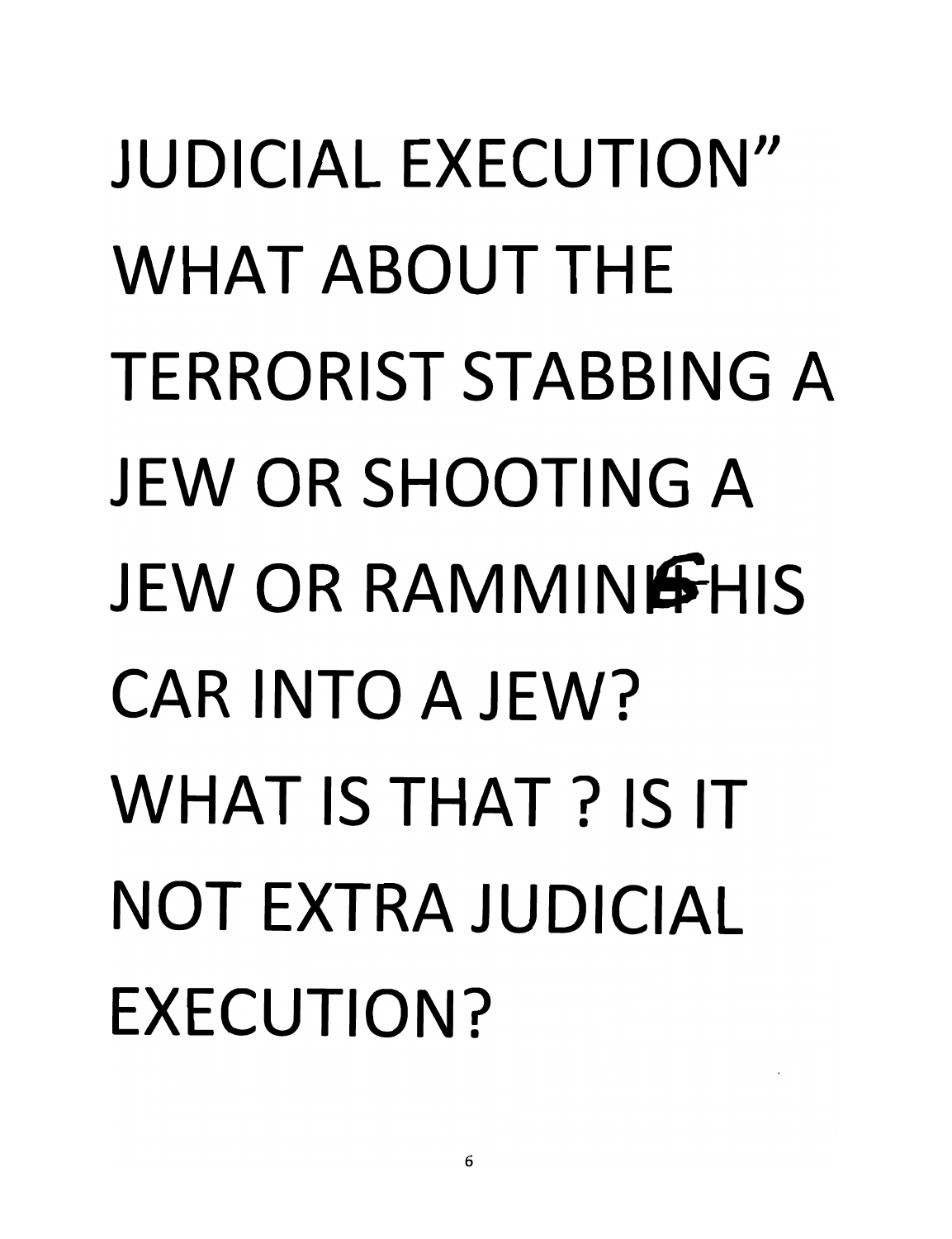*"KILLING JEWS IS A PRIVILEGE AND RIGHTFOR PALESTINIANS. THAT IS NOT NEGOTIABLE" KING SHAUL WAS DEPOSED BY GOD BECAUSE HE TOOK AMALEK PRISONER*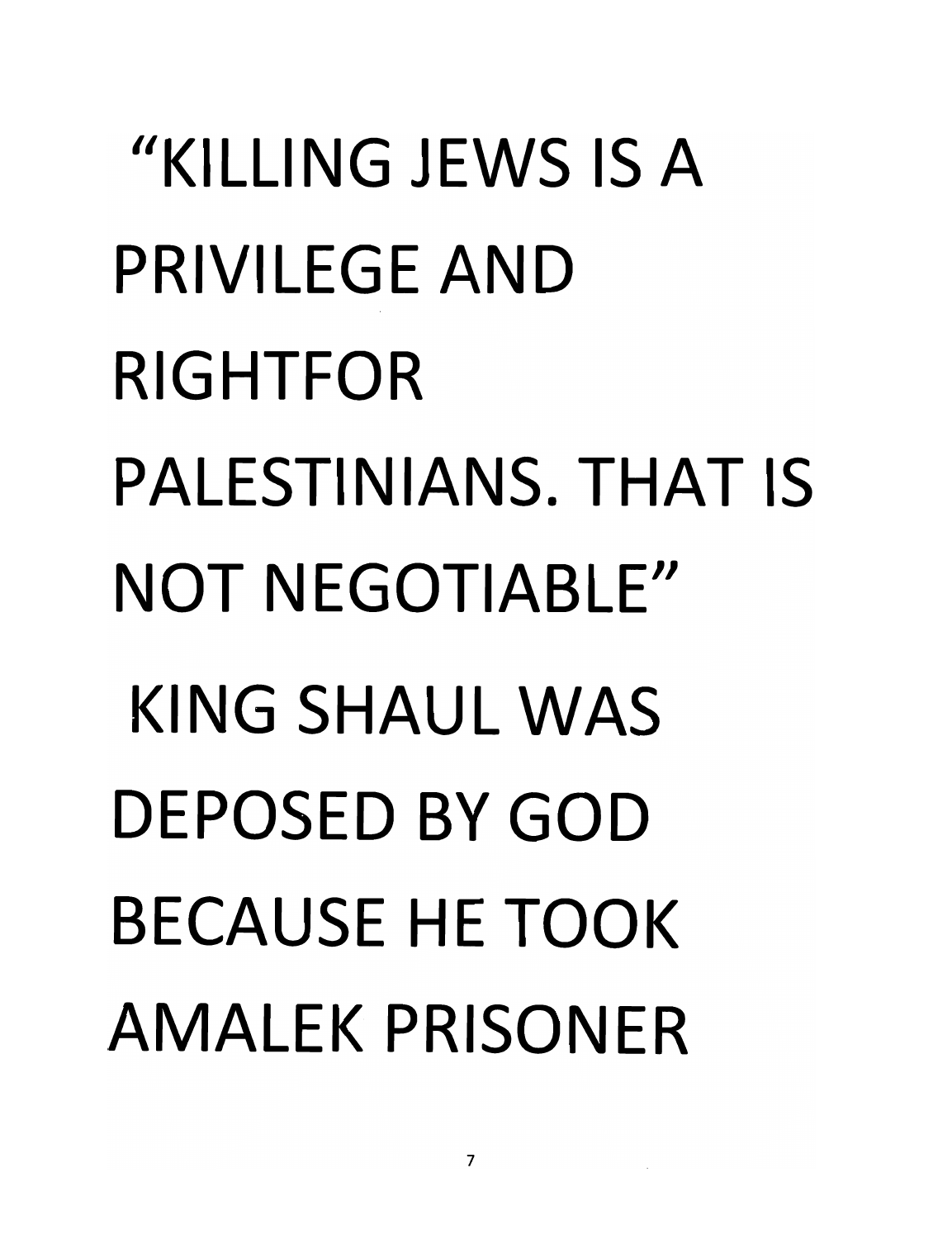*RATHER THAN EXTRA JUDICIAL EXECUTION . AMALEK WAS A MURDERER see Bible Samuel "NETZECH ISRAEL LO YISHAKER. THE ETERNAL OF ISRAEL DOES NOT UE"SAMUEL-115:29*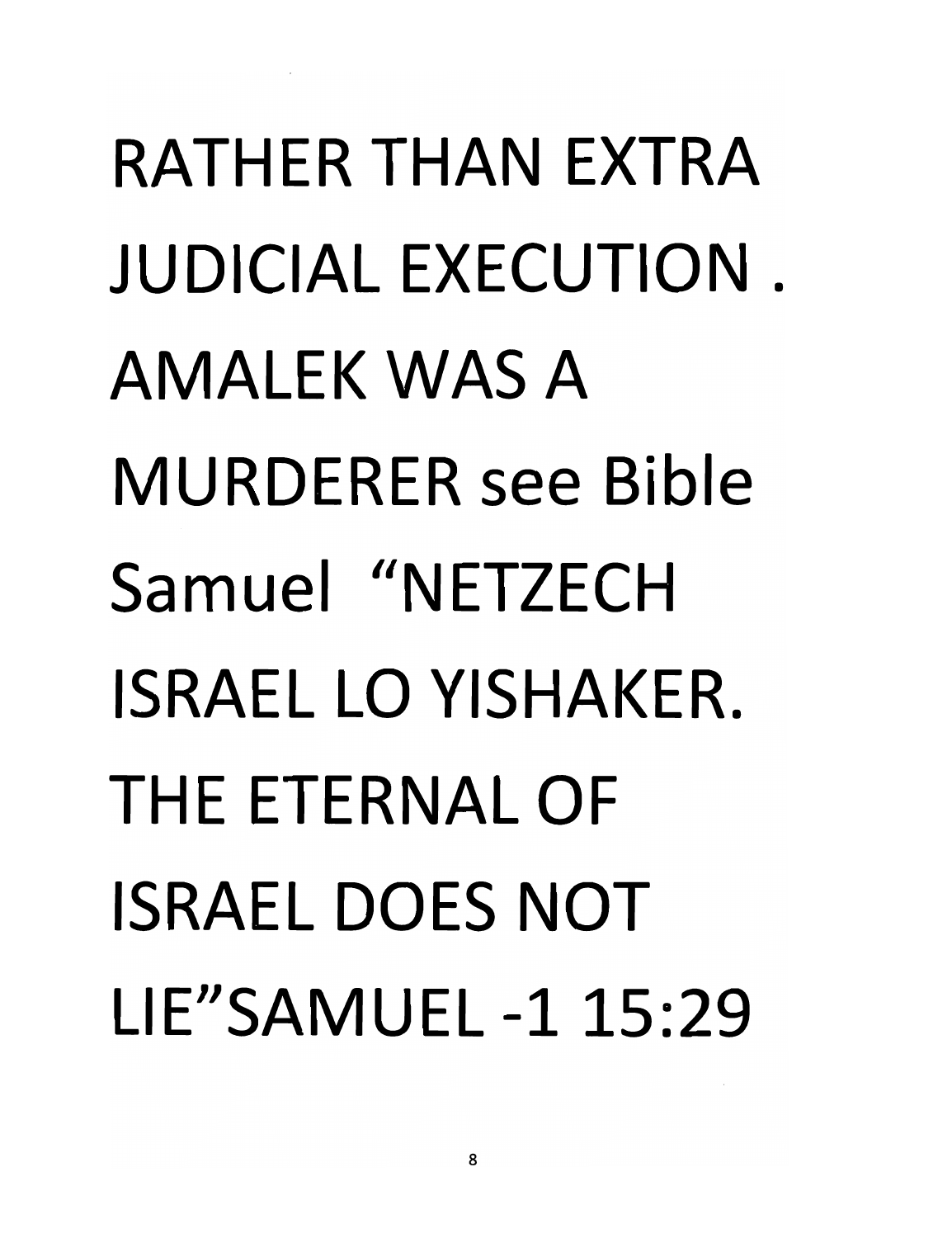## *SEE ALSO SAMUEL I 15:17-35 JEWS TODAY ARE PROHIBITED UNDER PENALTY OF DEATH TO SHOW ANY COMPASSION TO MURDERERS. MURDERES*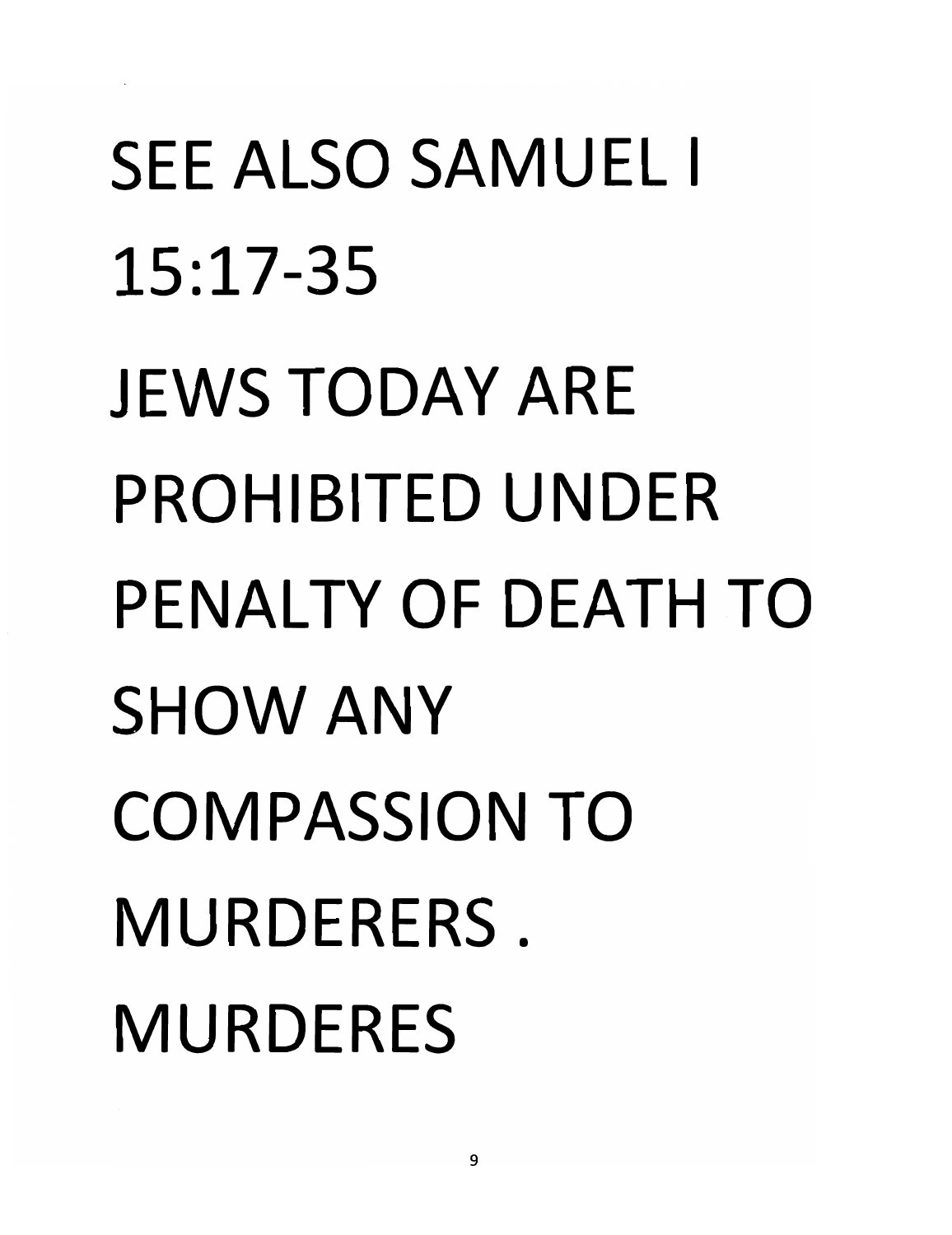# *MUST BE KILLED-MURDERED. WHEN JEWS SHOW MERCY TO KILLLERS THEY BECOME ACCESSORIES TO THE MURDER BY ARABS OF MORE JEWS.*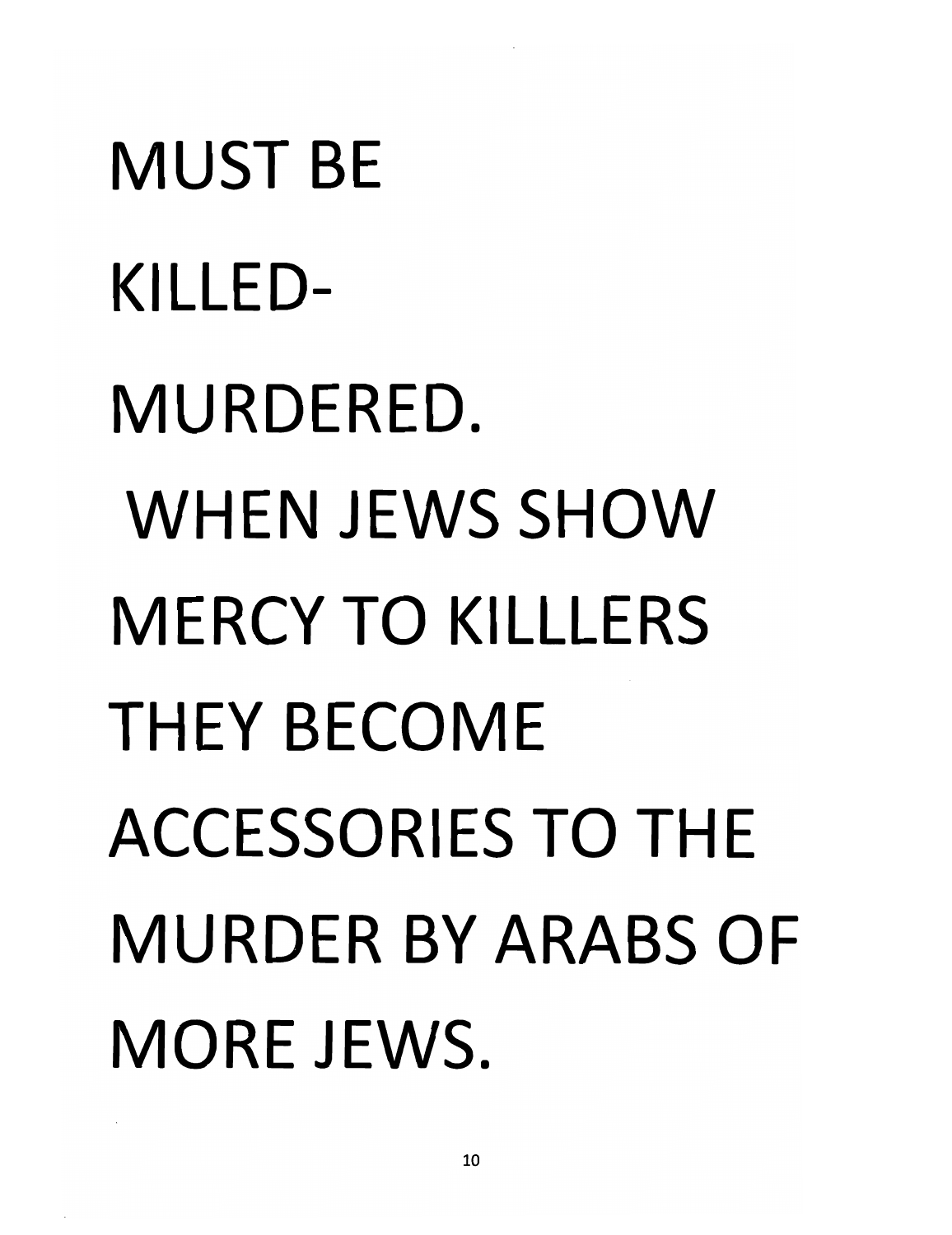*The only way to remain alive is to carry a weapon. The Biblical Isaac blessed Essau "YOU WILL LIVE BY THE SWORD." That blessing must be internalized by Jacob -Jews - if he/ she*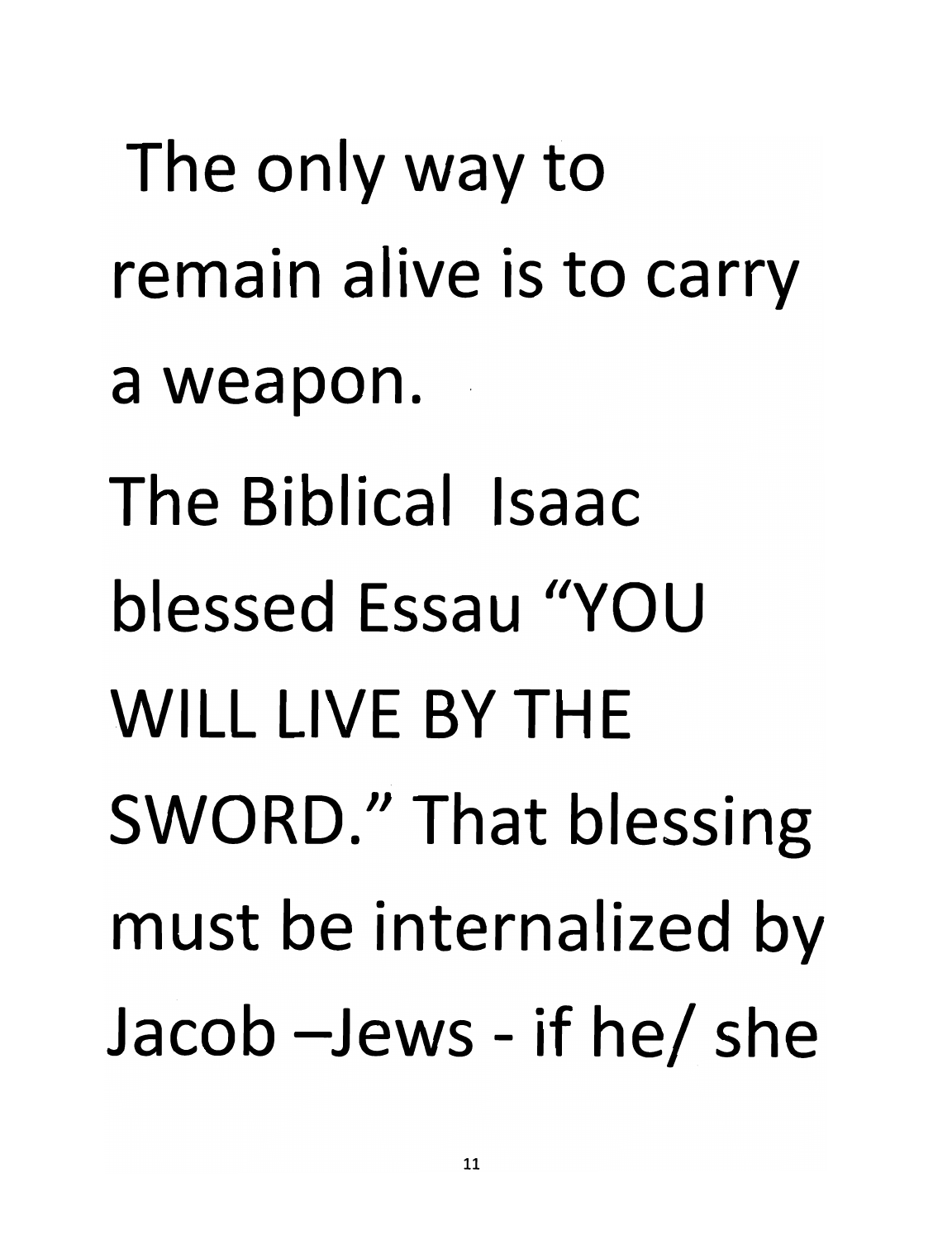is to remain alive in our time in Israel. Until the Messiah comes if we want to remain alive we must live by the sword.This situation will remain until the Messiah comes.EVEN THEN MESSIAH WILL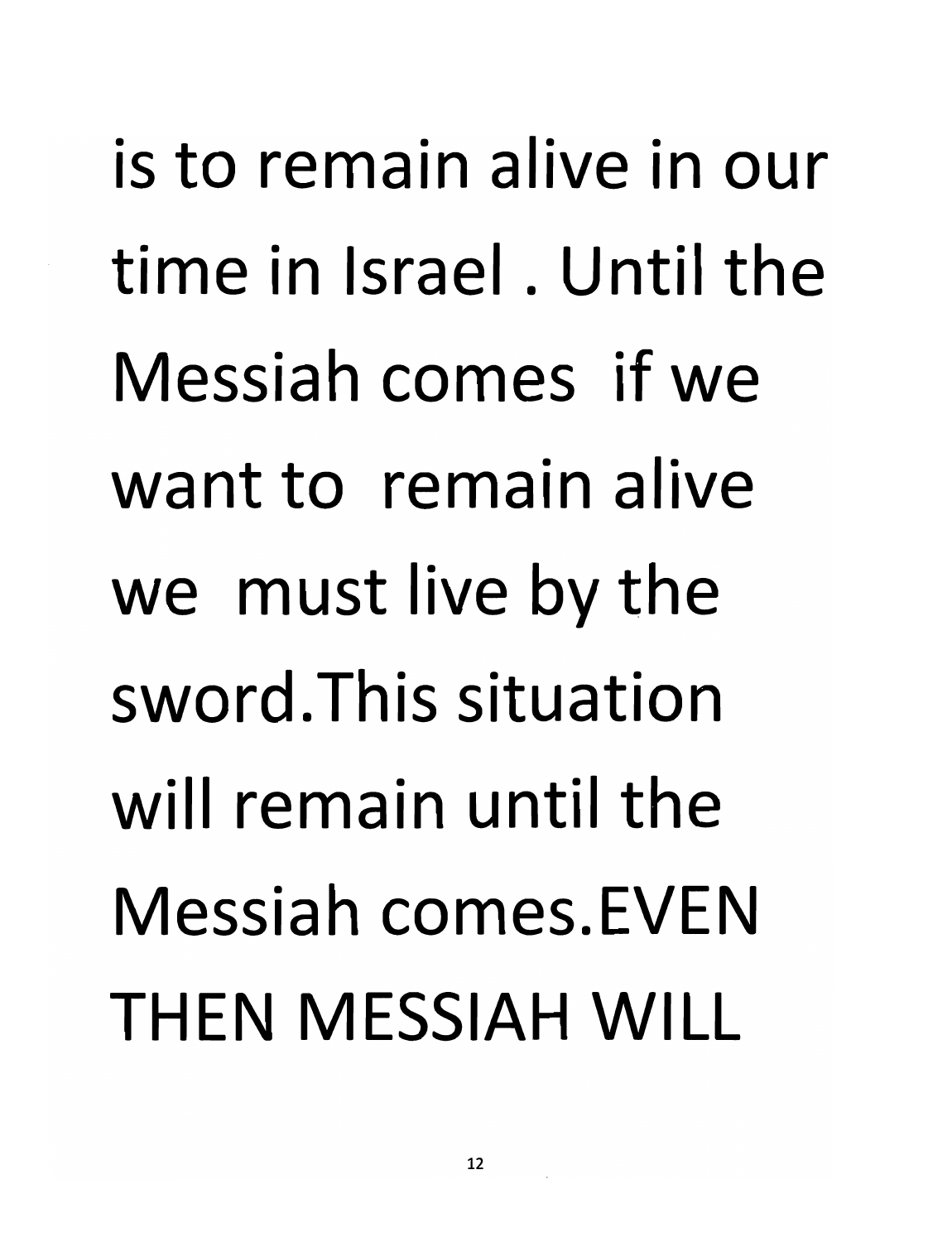## *BRING PEACE BECAUSE OF HIS SUPERIOR STRENGH IN KILLING THE ENEMIES OF THE JEWS, PEOPLE WILL THEN NOT JUST SURREND ER. HEWILL BE OPPO SED. HE WILL NOTGETJEWSH*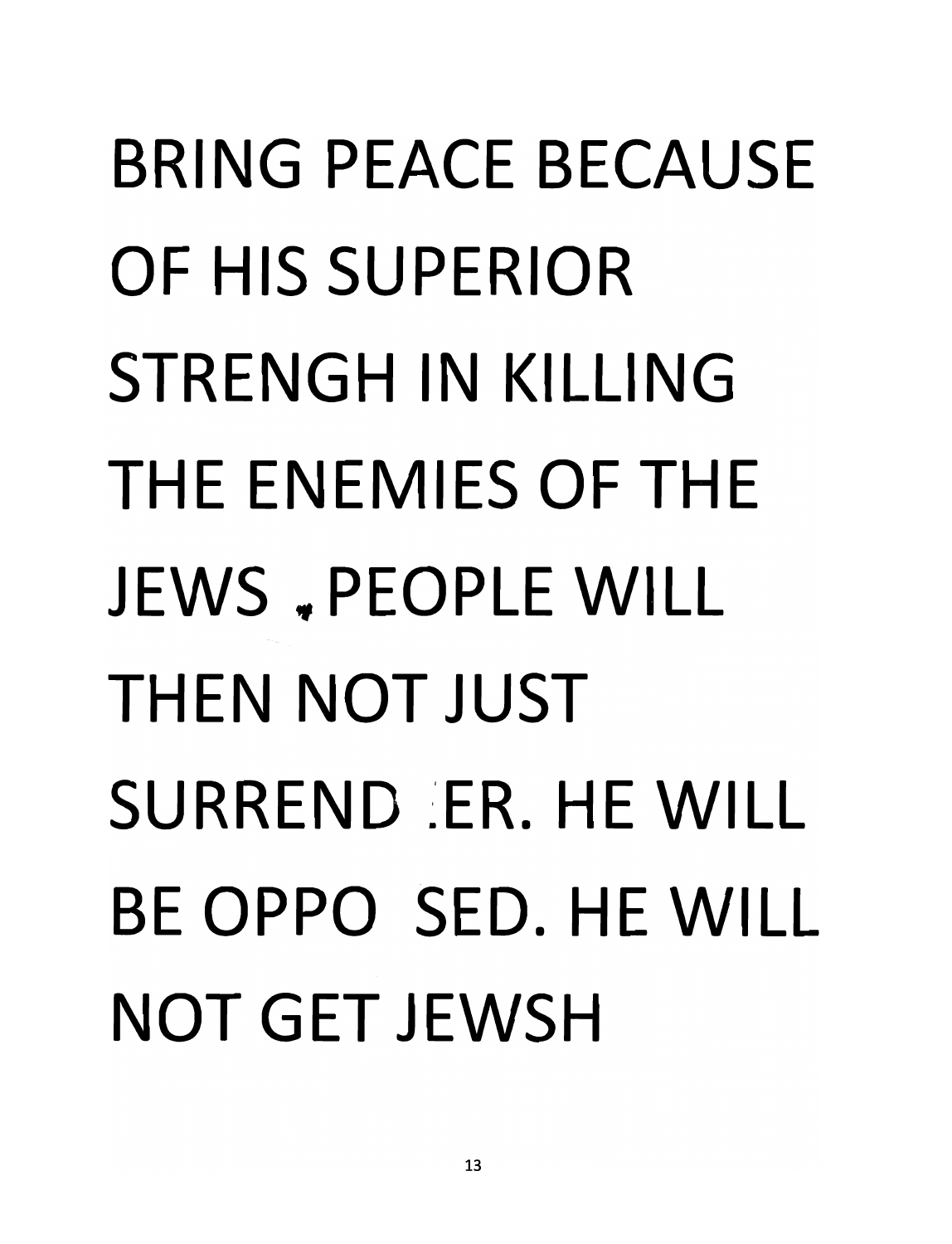*ENEMIES TO AGREE TO HIS JURISDICTION. HE WILL DO WHAT FRANCISCO FRANCO DID,SPAIN,FOLLOWING THES PANISH CIVIL WAR !N 1938, FRANCISCO FRANCO HERDED 100,000*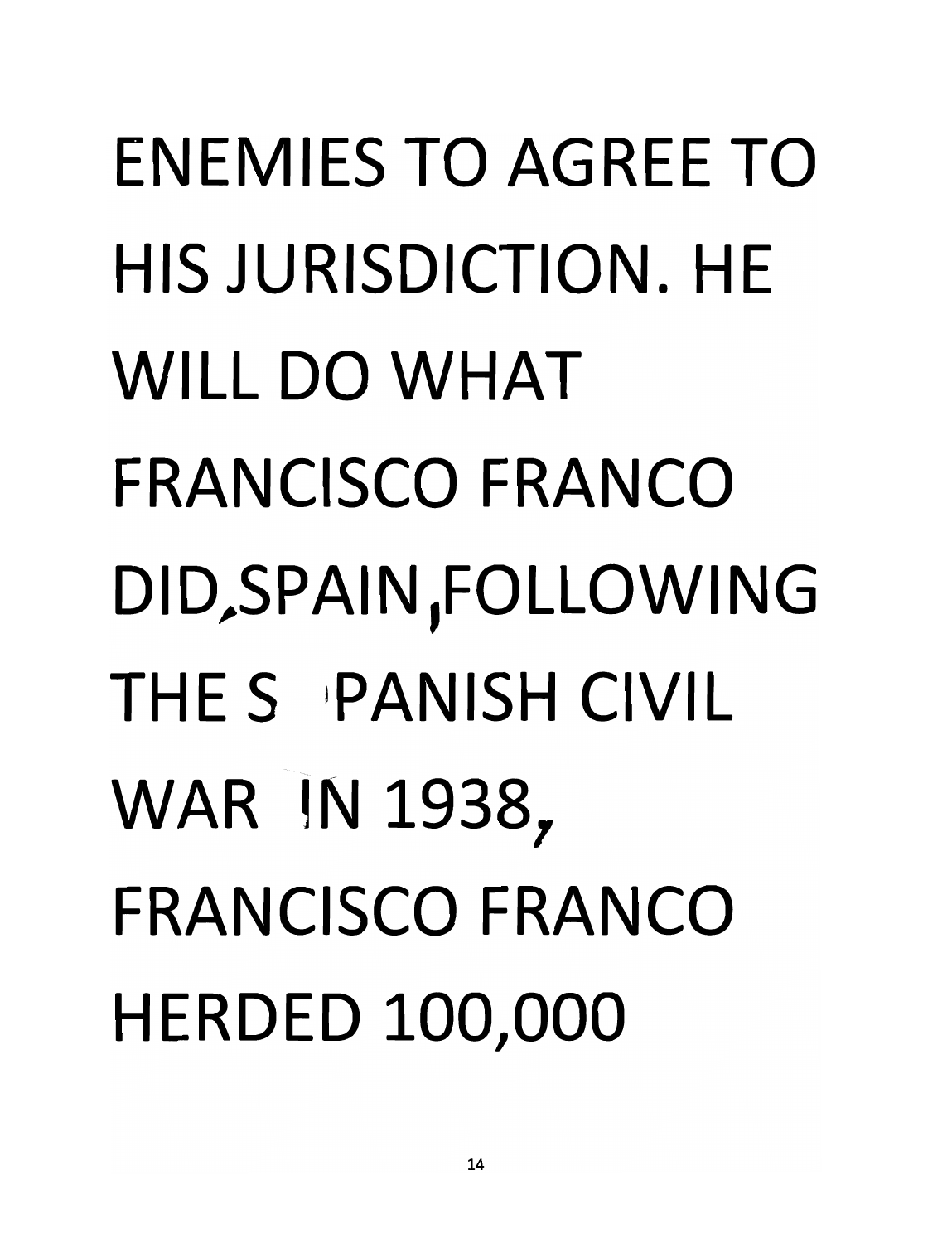## *SURRENDERED PRISONERS AND SHOT ALLOFTHEM.ADEAD PRISONER IS THE ONLY GOOD PRISONER. WHEN ANY ONE DARED REBEL AGAINST HIS RULE. Francisco Franco crushed the head of the*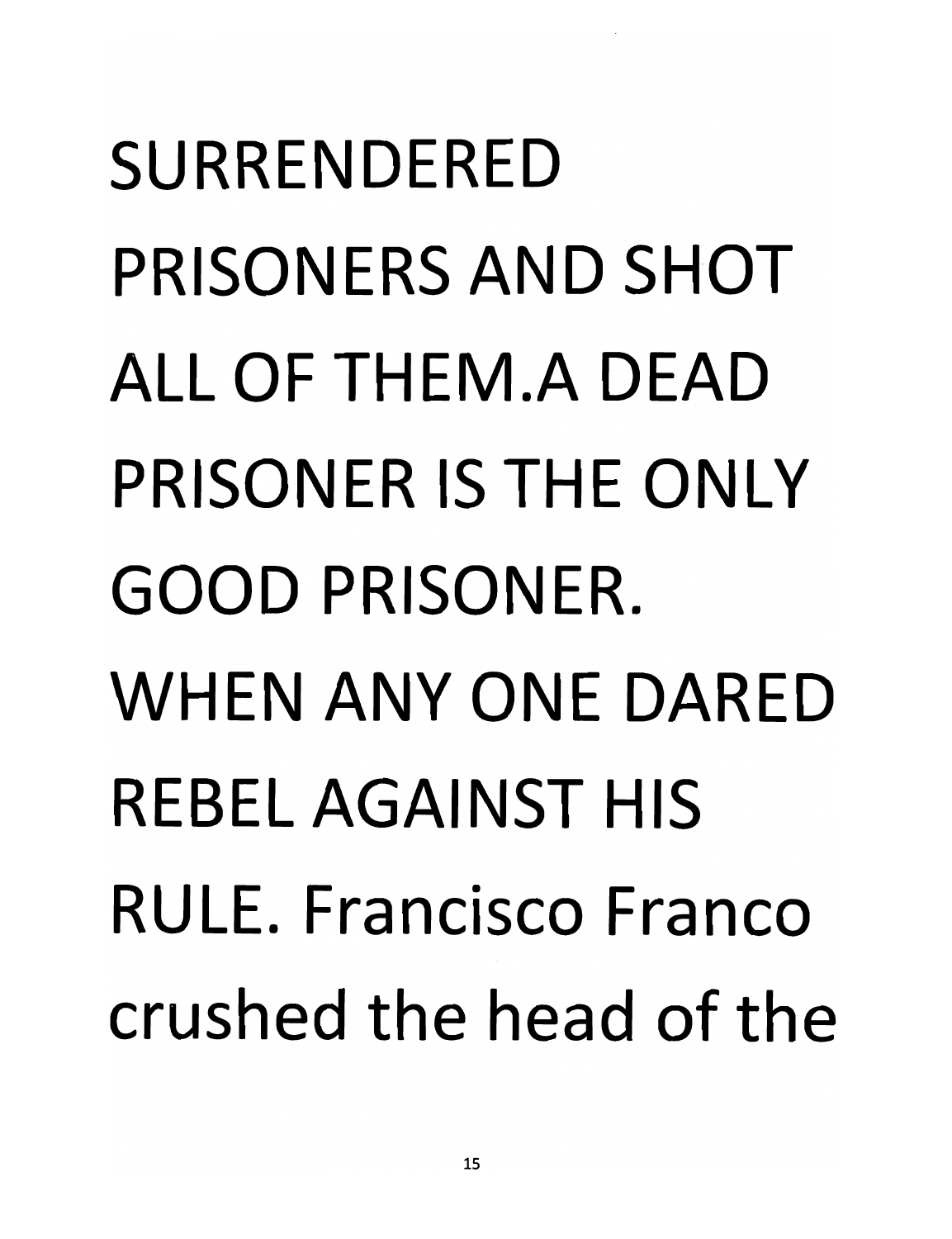*rebel.ATTHEENDOF WORLD WAR II ONE MILL ION GERMAN SOLDIERS DISAPPEARED IN RUSSIA. THEY WERE STARVED TO DEATH. 12 MILLION ETHNIC GERMANS WERE*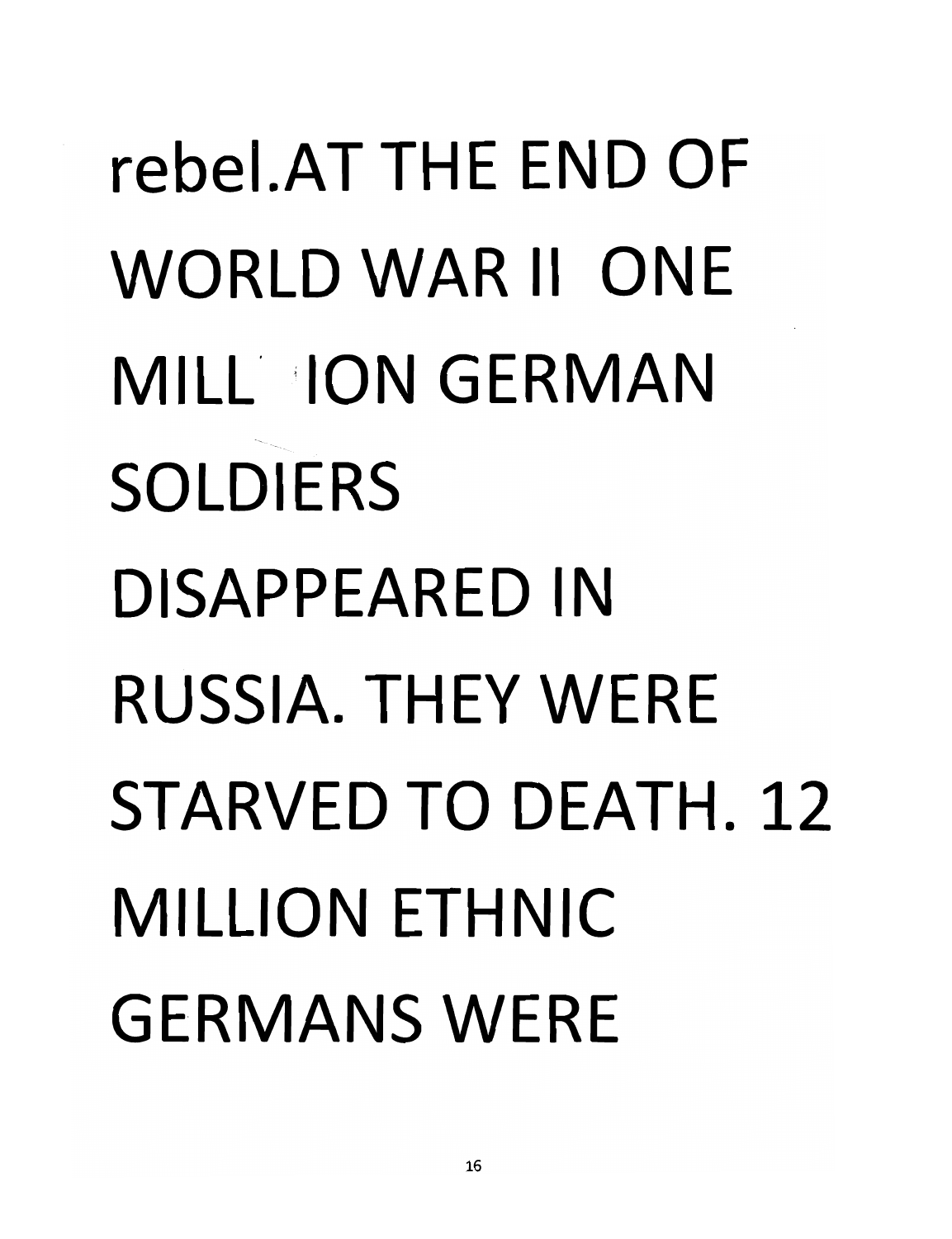*EXPELLED FROM RUSSIA POLAND CZECHOSLOVAKIA. 2 MILLION DIED IN TRANSIT. CRUEL? NOT HUMANE? OF COURSE BUT IN THAT WAy RUSSIA POLAND CZECHSLOVAKIA GOT*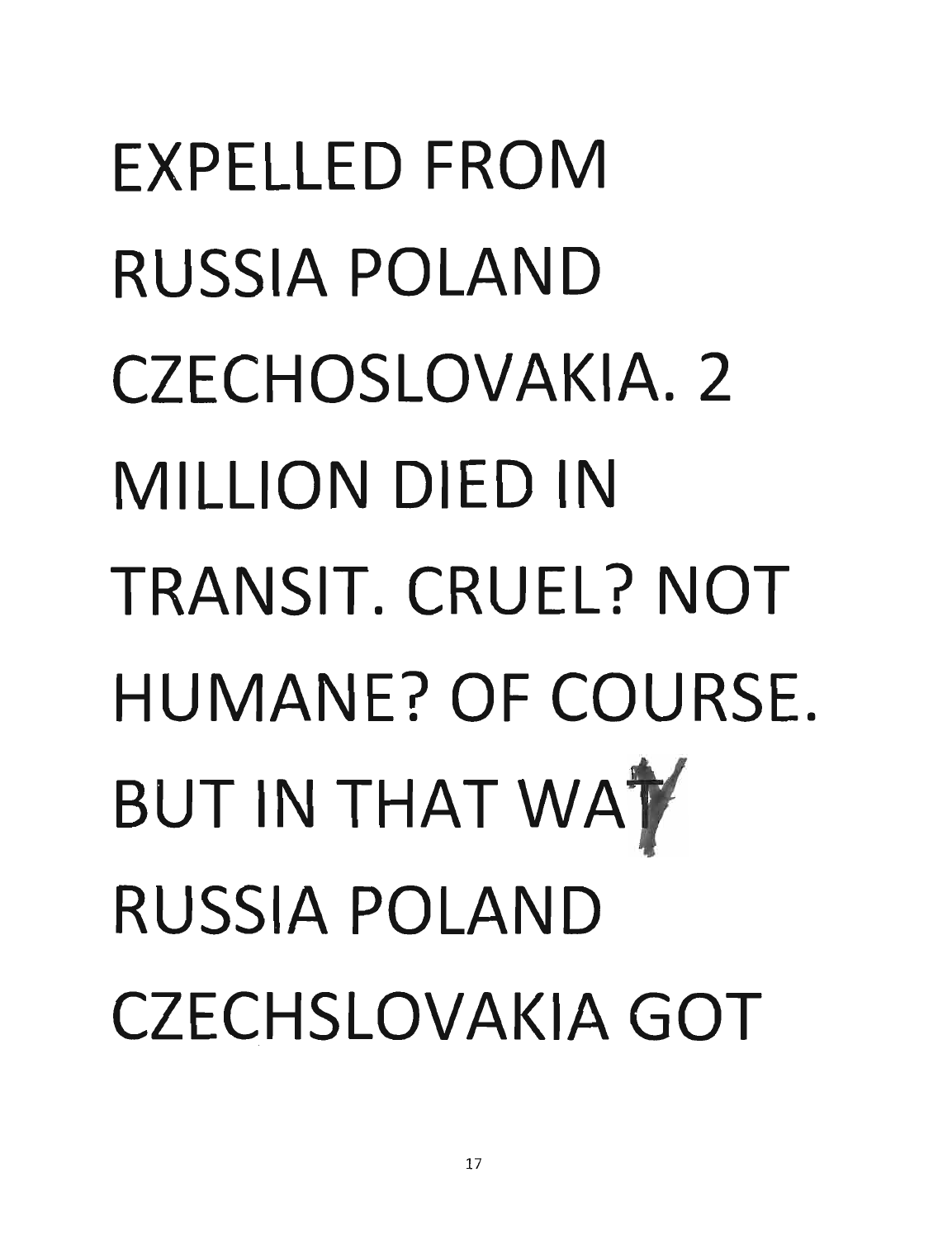### *RID OF A FESTERING CANCER, HITHER USED THE ETHNIC GERMANS LIVING IN RUSSIA POLAND AND CZECHSLOVAKIA AS PRETENSE TO INVADE RUSSIA POLAND AND CZECHOSLOVAKIA.*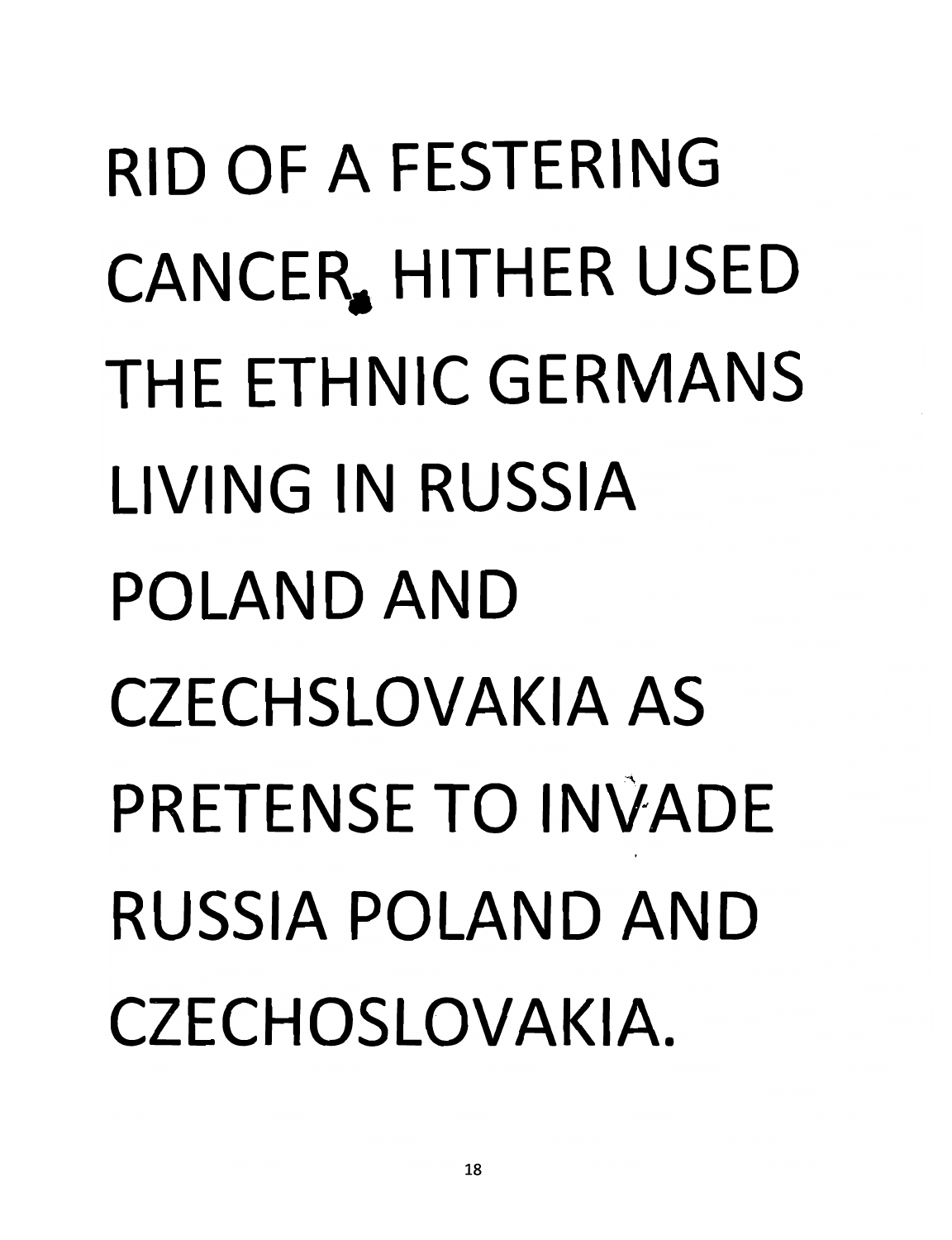*JEWS MUST DO THE SAME AS THE ALLIES AFTER WORLD WAR II EXPEL ALL ARABS TO SYRIA. FROM THERE THEY WILL FLOW TO EUROPE. IN EUROPE THEY WILL STAB SHOOT AND RAM TO DE0f/f*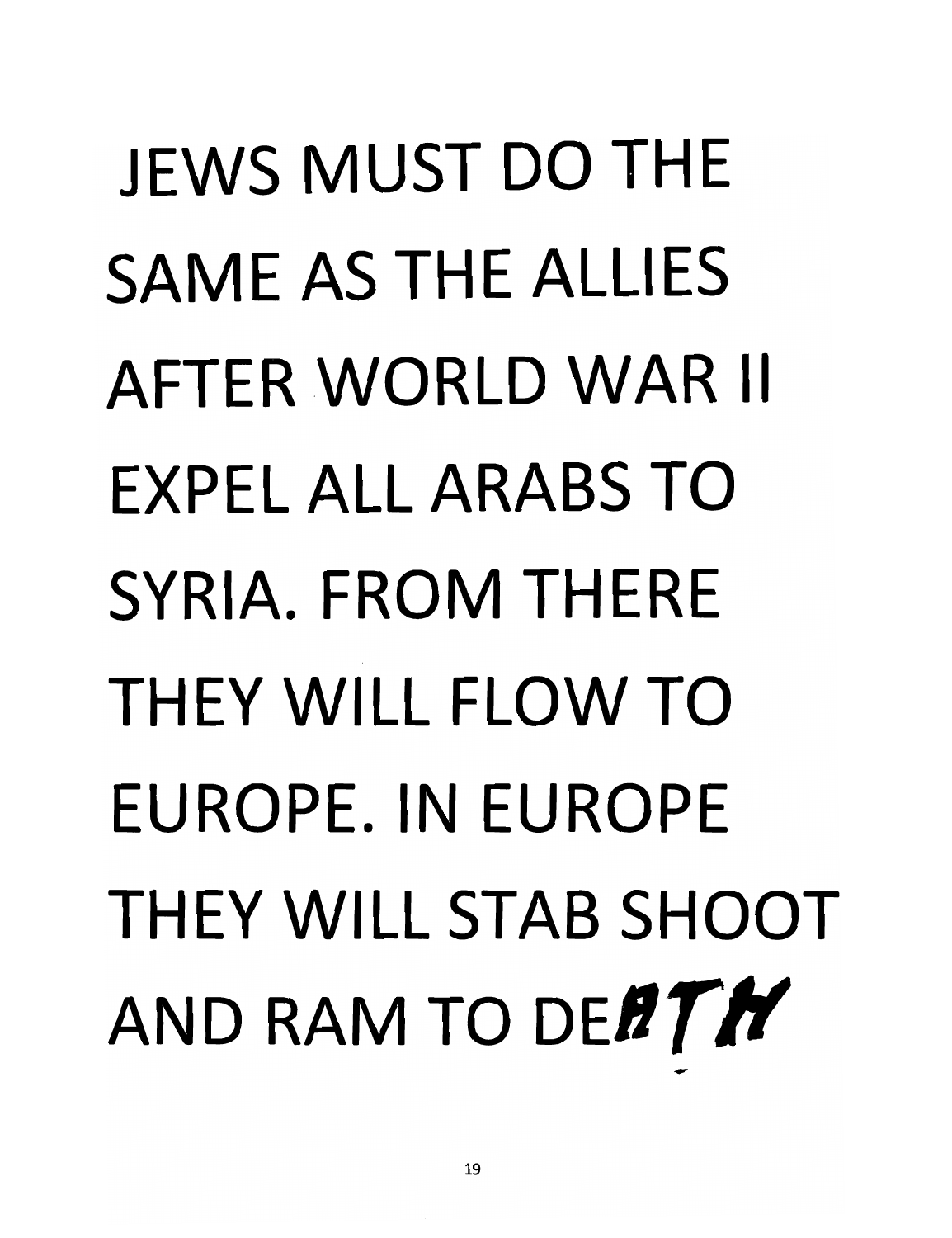#### *THE EUROPEAN TRASH, WHO SUPPORT THE PALESTINIAN MURDERS.*

*We will be helped by God ONLY IF WE HELP OURSELVES AND ARE MORE CRUEL TO ARAB TRASH THAN THEY ARE*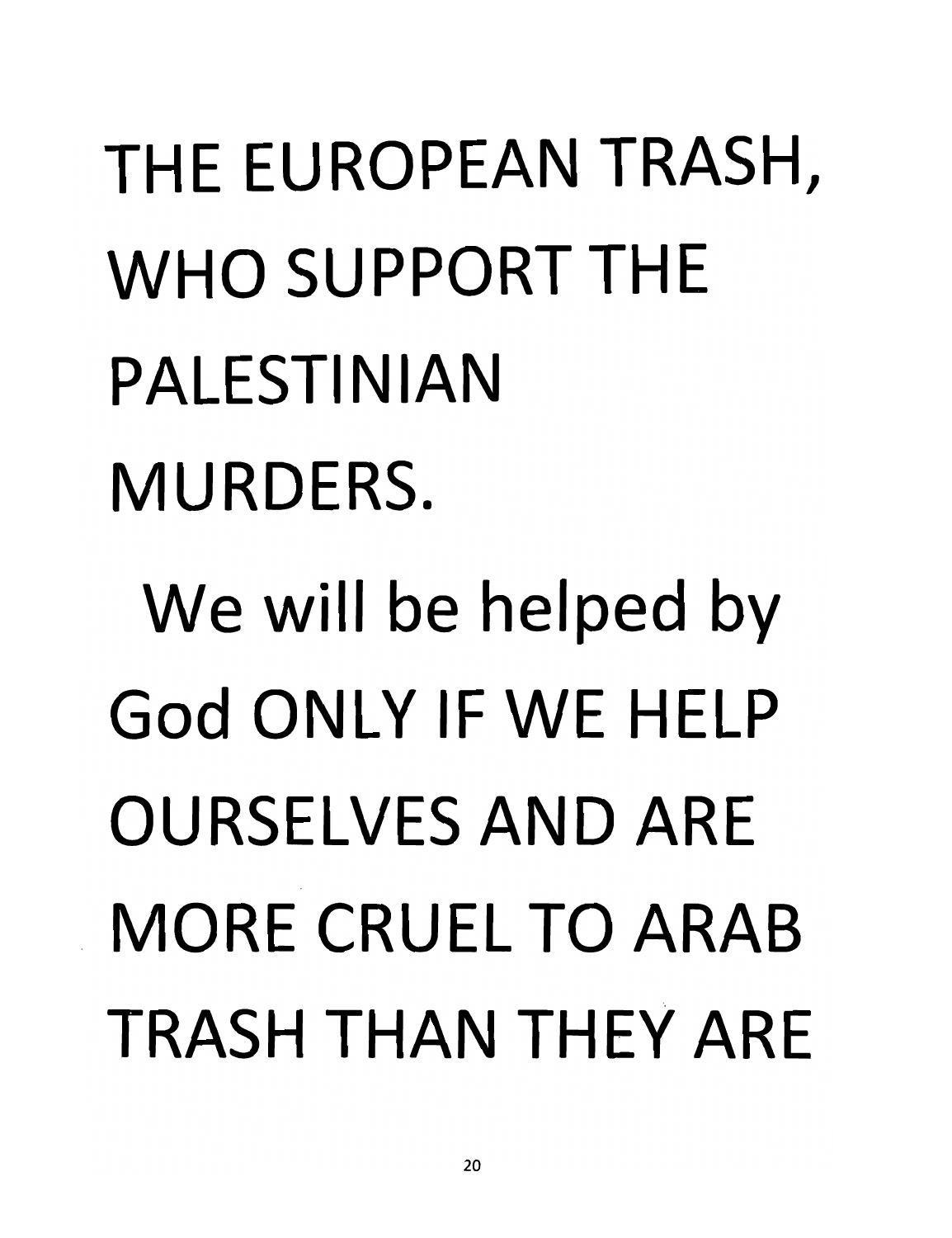## *TO US. FORCE AND IMMEDIATE DEATH SUMMARY EXECUTION SENTENCES TO ARAB MURDERERS. IF YOU LIFT A KNIFE OR GUN AGAINST A JEW YOU ARE KILLED IMMEDIATELY OR*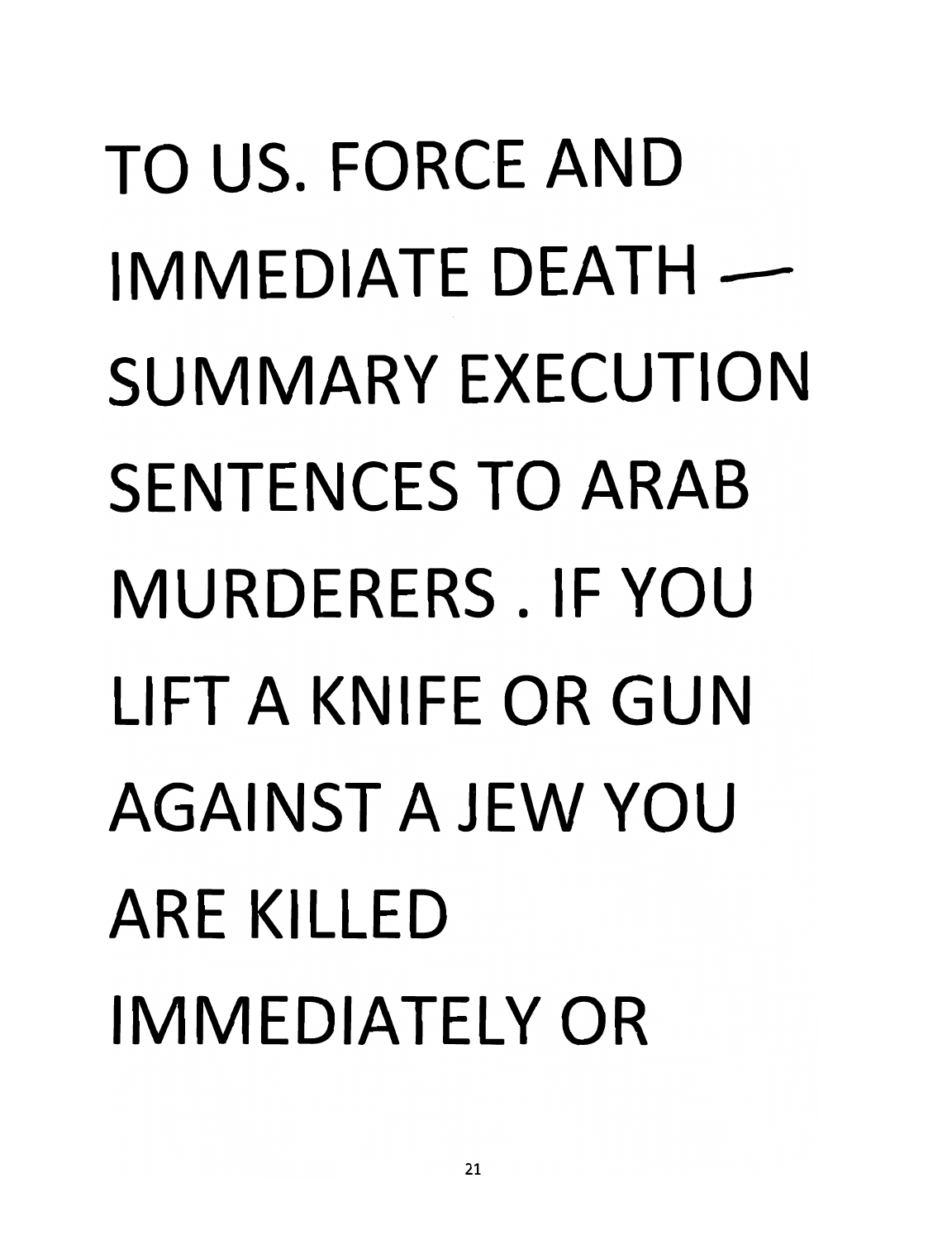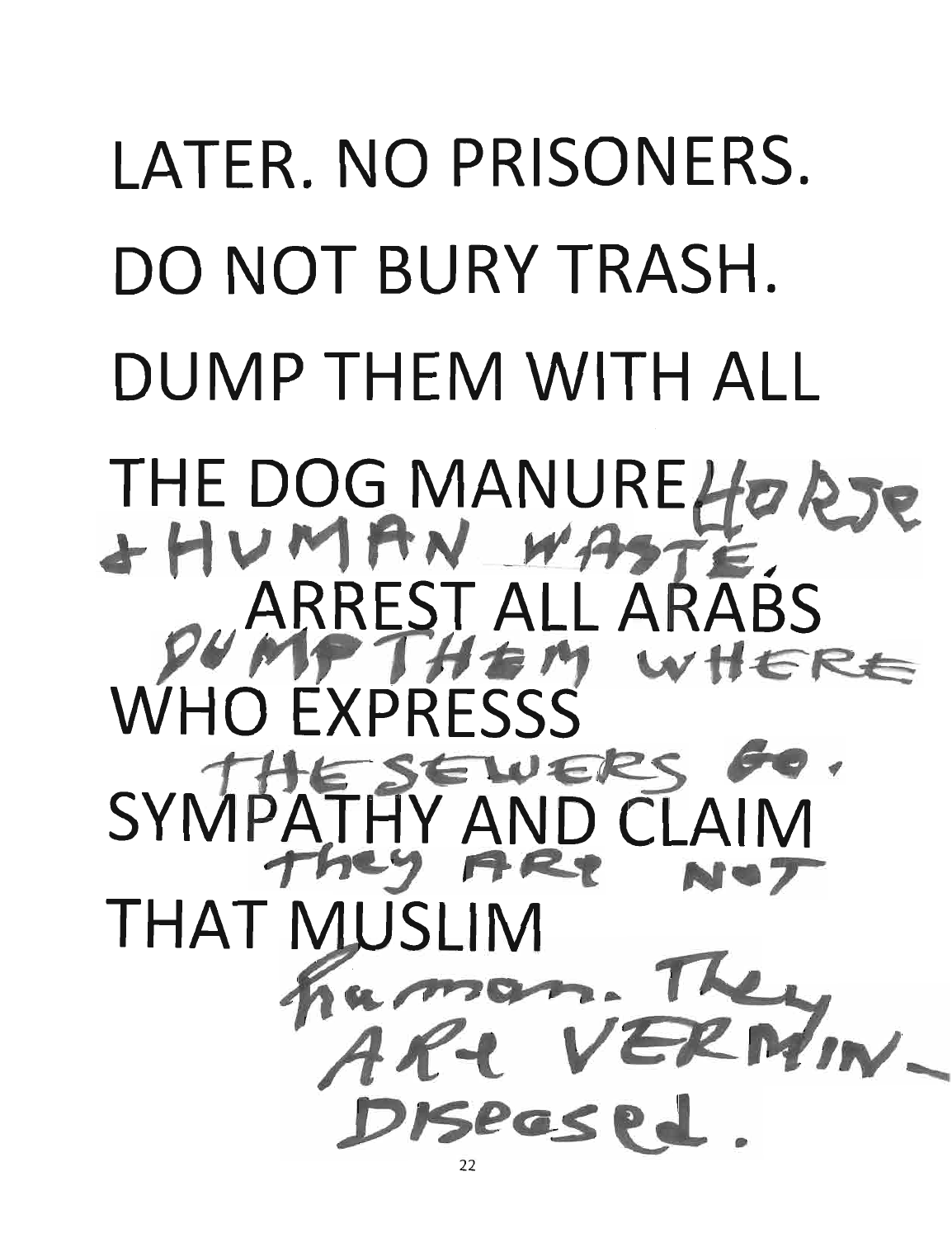## *BROTHERHOOD REPRESENTS THEM. ARREST THEM AND SHIP THEM TO SYRIA. FROM SYRIA THEY WILL RUN TO EUROPE. IN EUROPE LET THEM STAB EUROPEANS.*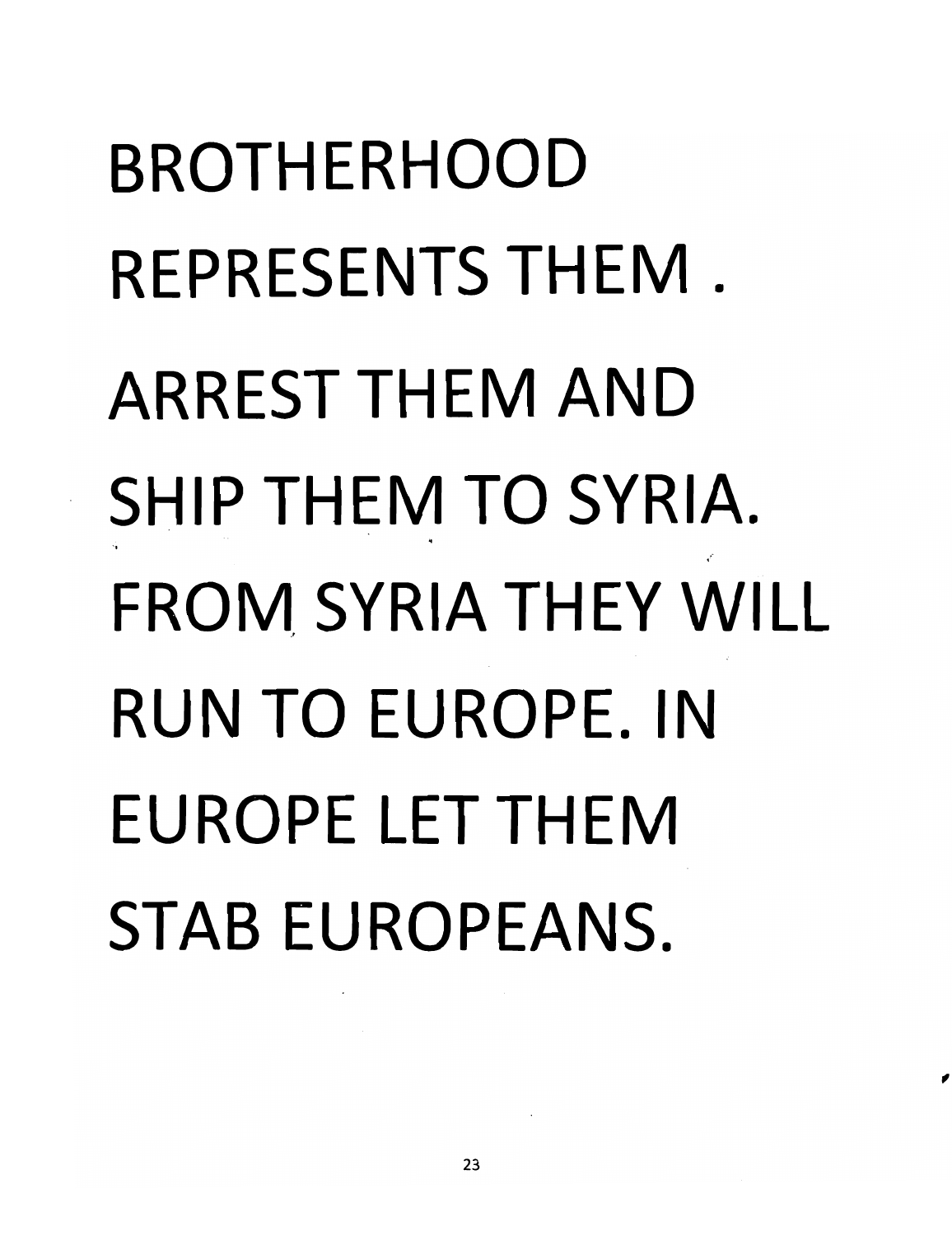#### *LET EUROPEANS DEAL WITH THE ARABS. EUROPEAN* **PARLIMENTS NOW ARE** *LABELING JEWISH PRODUCE FROM ISRAEL YEHUDAH SHOMRON GOLAN OLD CITY OF JERUSALEM . LET*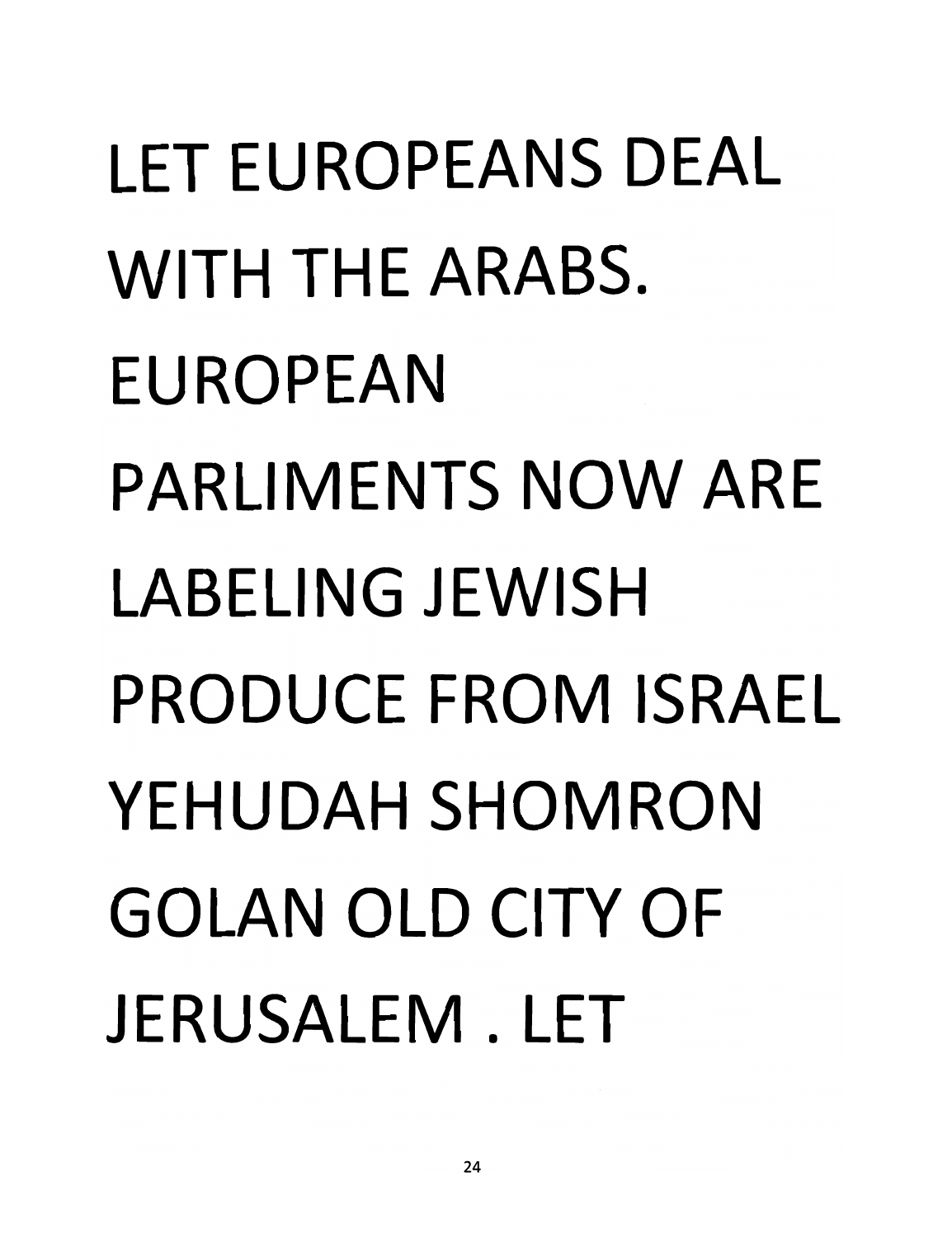*EUROPEANS REAP THE FRUIT OF THEIR HATRED FOR JEWS. IT IS A BLESSING FROM HEAVEN THAT EUROPEANS DECIDED TO LABEL ISRAELI PRODUCE. THEY SHOW SOLIDARITY WITH THE*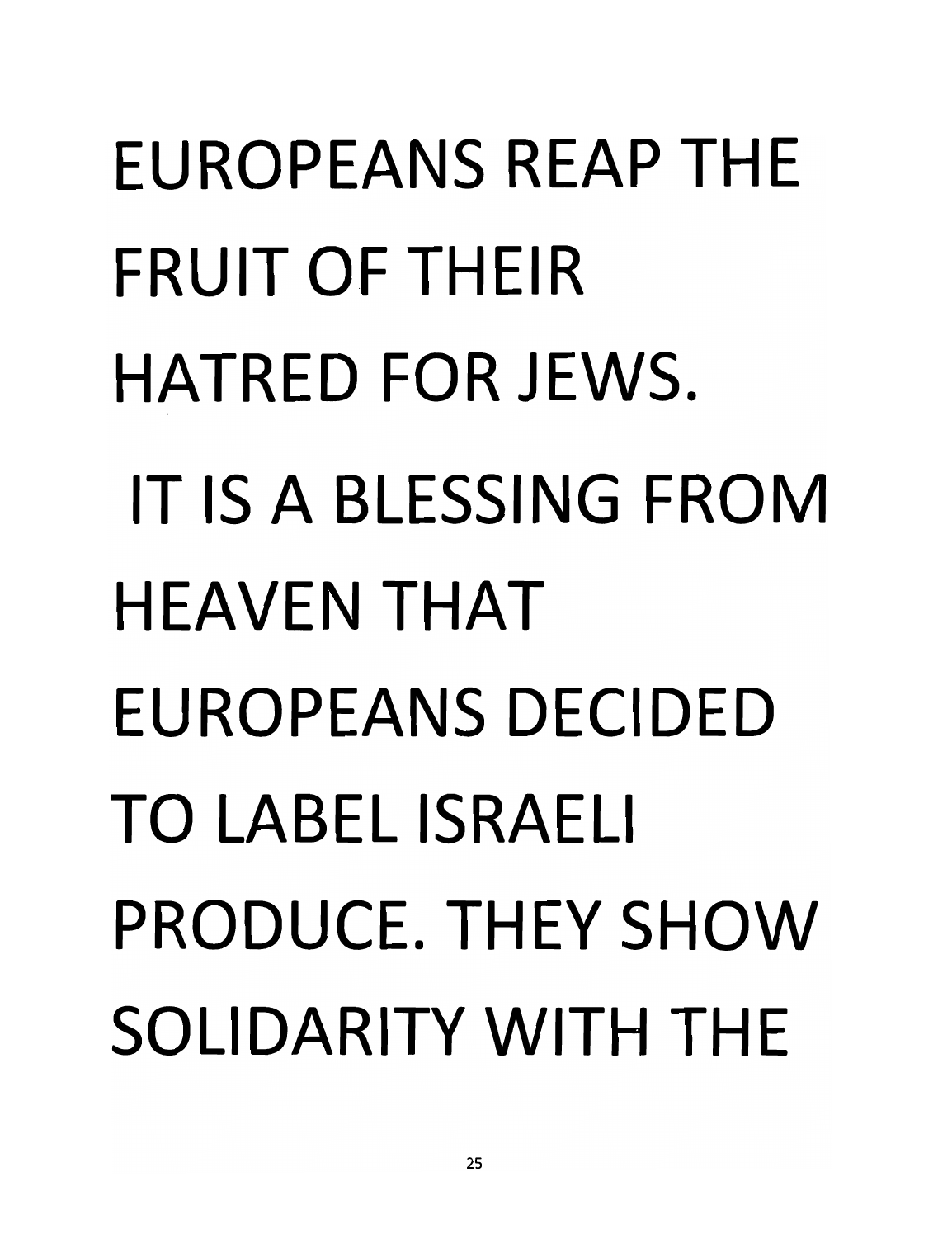*ARABS THE MUSLIM BROTHERHOOD AND THE 44%or 56% OR WHATEVER % OF ARABS WHO SUPPORT THE MUSLIM BROTHERHOOD WHO OPENLY VOICE THEIR PREFFERENCETOKILL*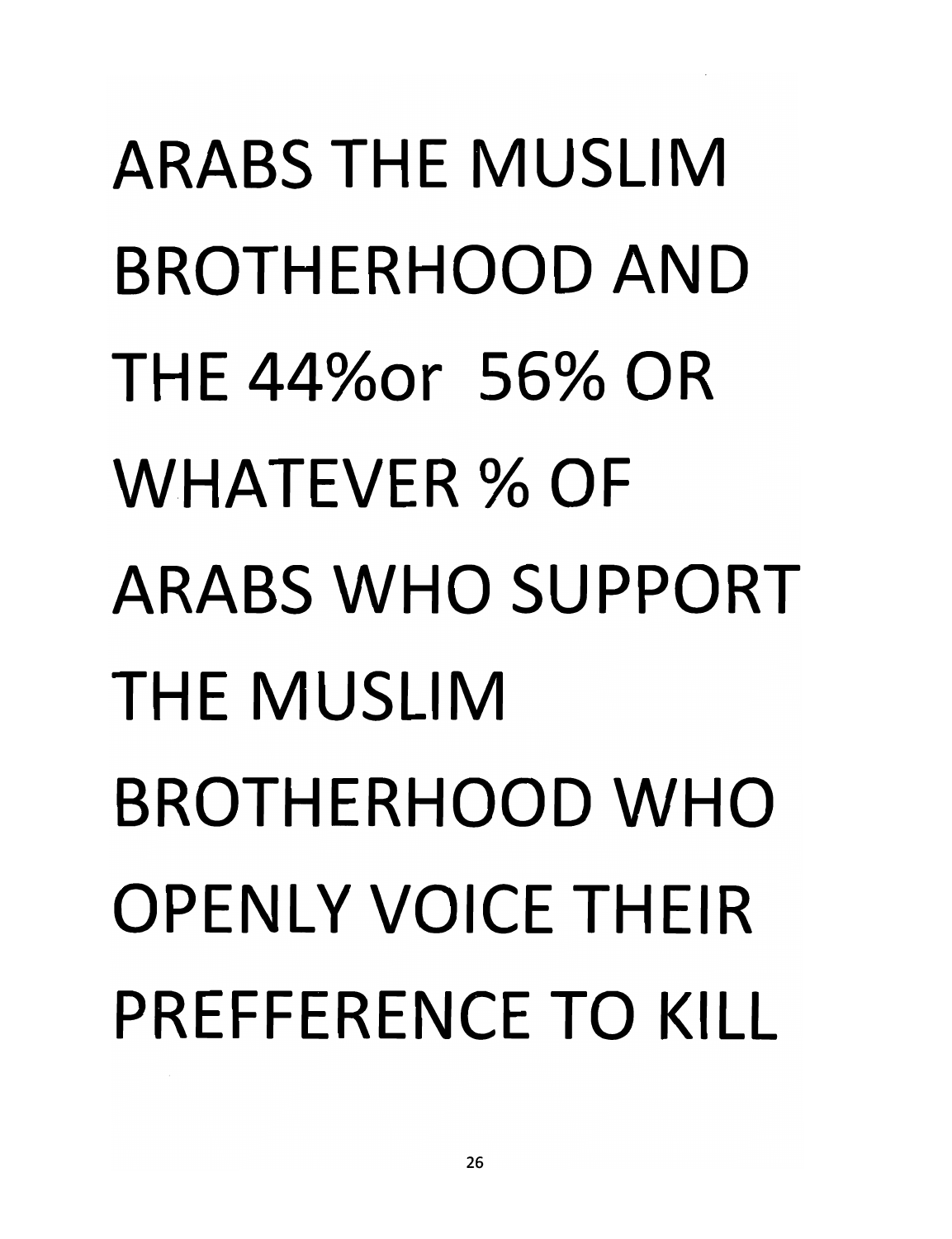#### *JEWS. THOSE EUROPEANS WHO DECLARE THEIR SYMPATHY AND BACKING FOR THIS TRASH. ARE TRASH THEMSELVES. BIRDS WHO ARE SIMILAR ONE*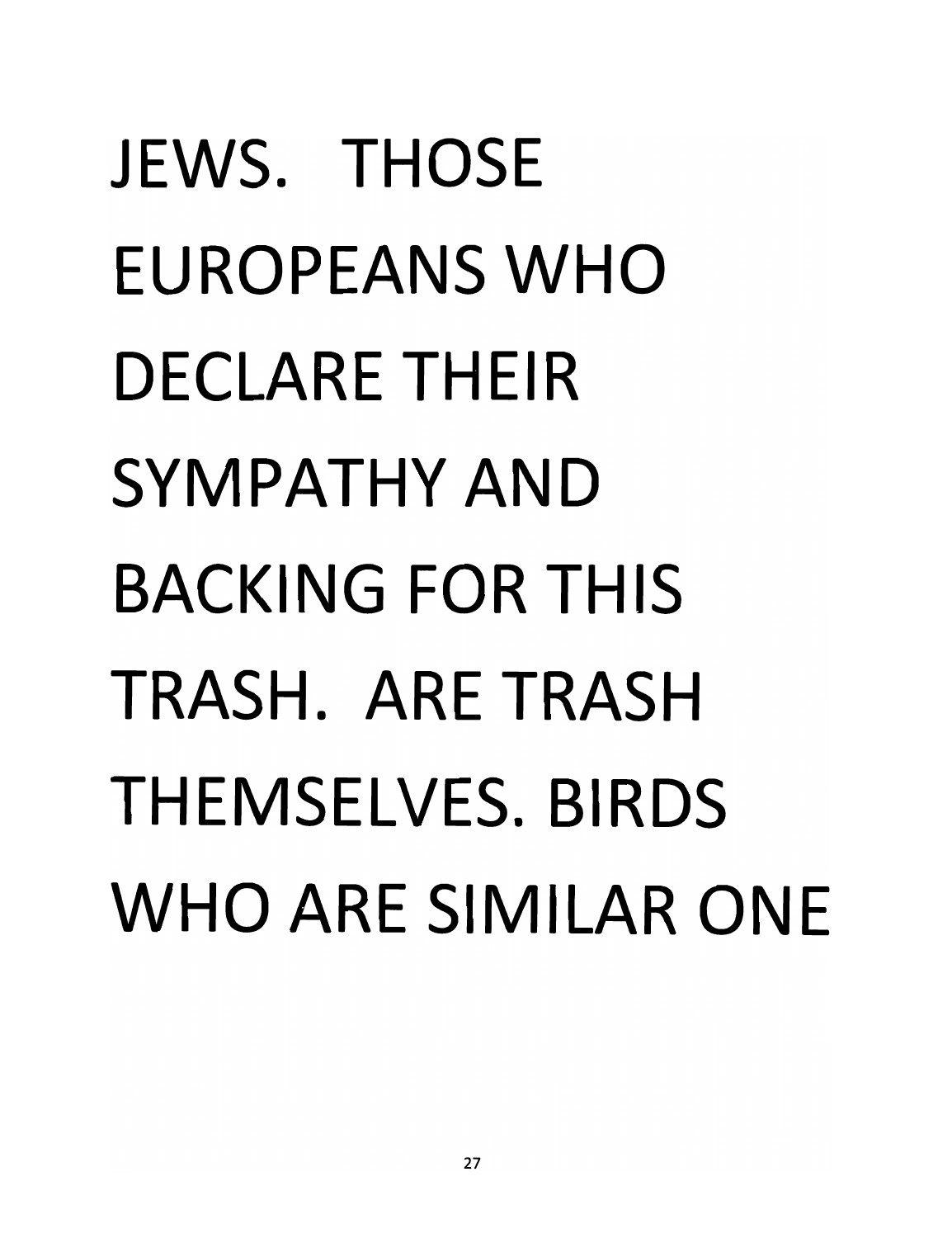*TO AN OTHER FLY TOGETHER. THE EUROPEANS WHO SUPPORT ARAB INCITEMENT TO KILL JEWS AND SUPPORT LABELING GOODS FROM HISTORICAL ISREAL INflRDER TO*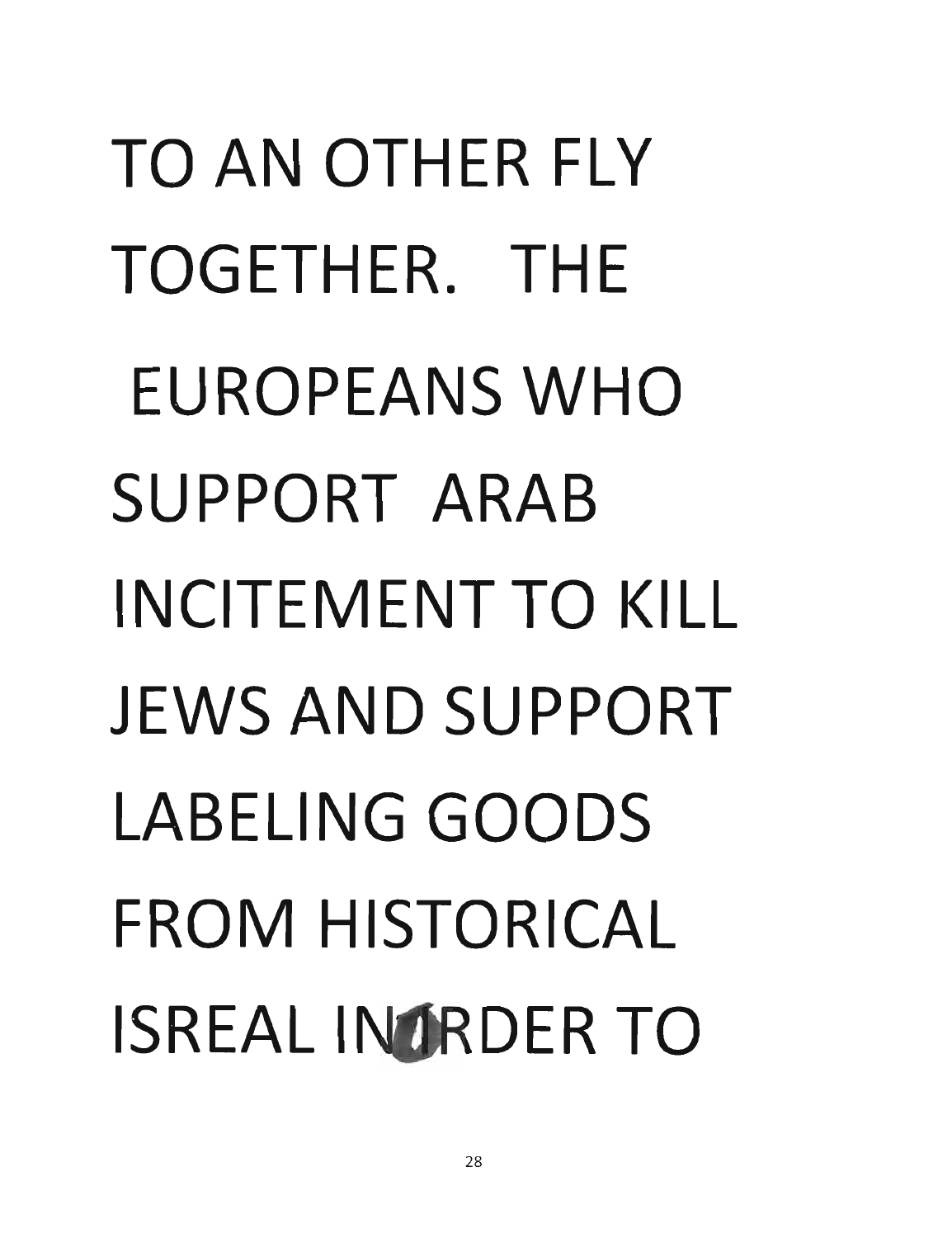## *STRANGELISREALARE TRASH. LET ONE TRASH-THE ARABS IN ISRAEL-COME TO THE OTHER TRASH -THOSE EUROPEANS WHO SUPPORT THEM-WHO SUPPORT THE*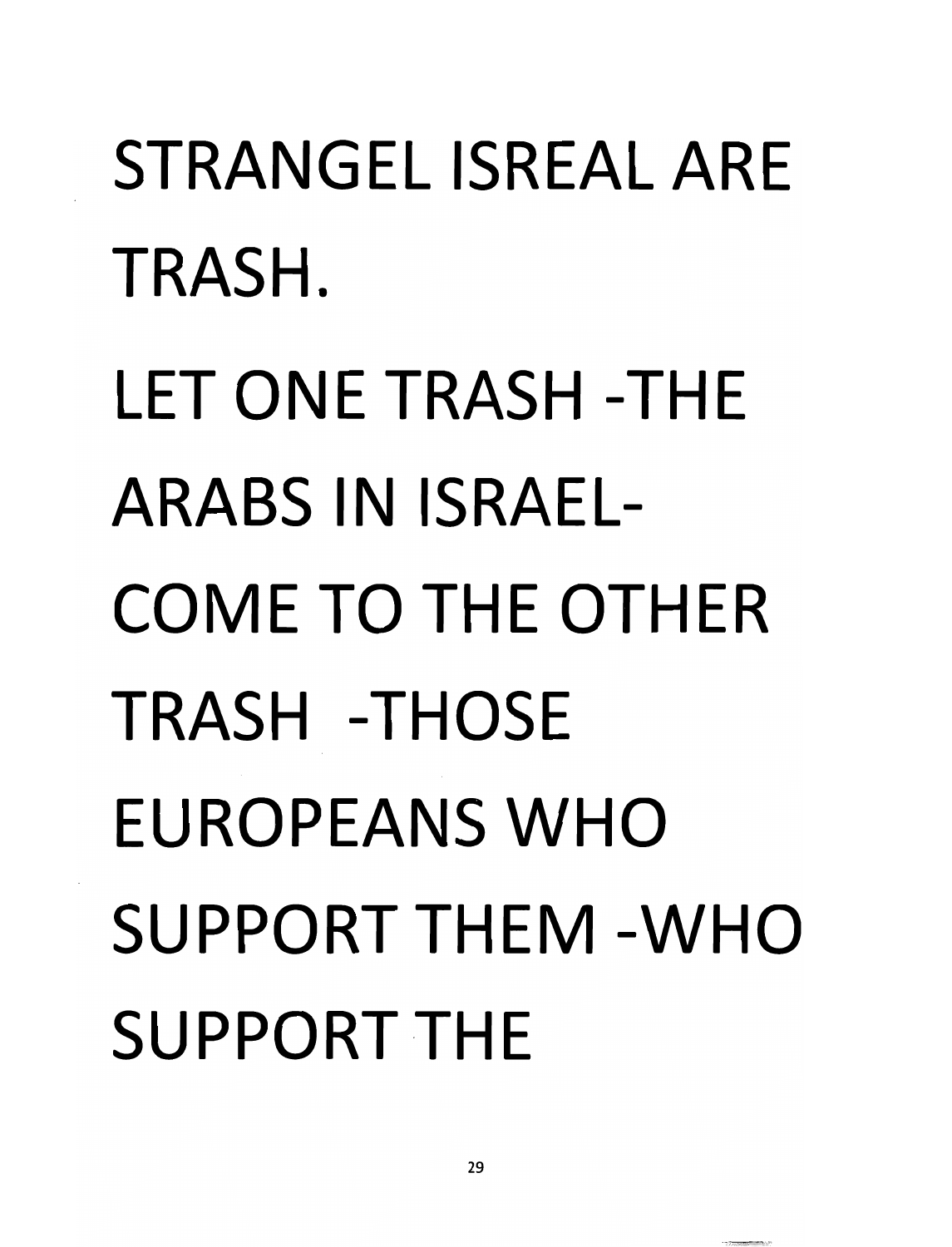*LABELING OF ISRAELI GOODS AND LET ONE TRASH NEUTRALIZE THE OTHER TRASH. NOW THAT THE EUROPEAN ANTI SEMITES WHO SINGLE OUT ISRAEL FROM 100 OTHER COUNTRIES*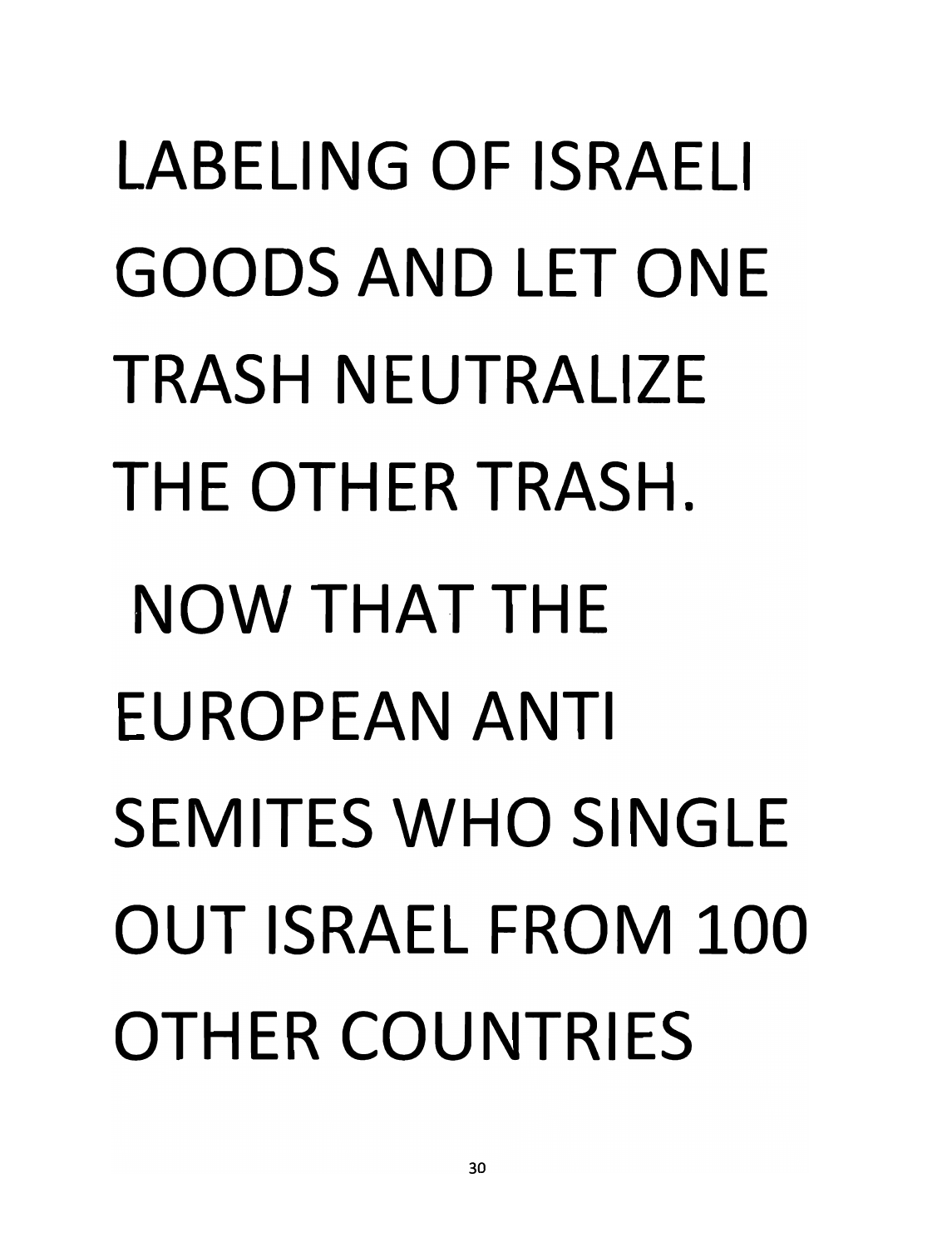## *WHERE THERE EXISTS A TERRITORIAL DEISPUTE-TO ENACT LABELING AND A BOYCOTT ARE TRASH. THE EUROPEAN TRASH HAS NOT FOUND IT NECESSARY TO LABEL THE GOODS FROM THE*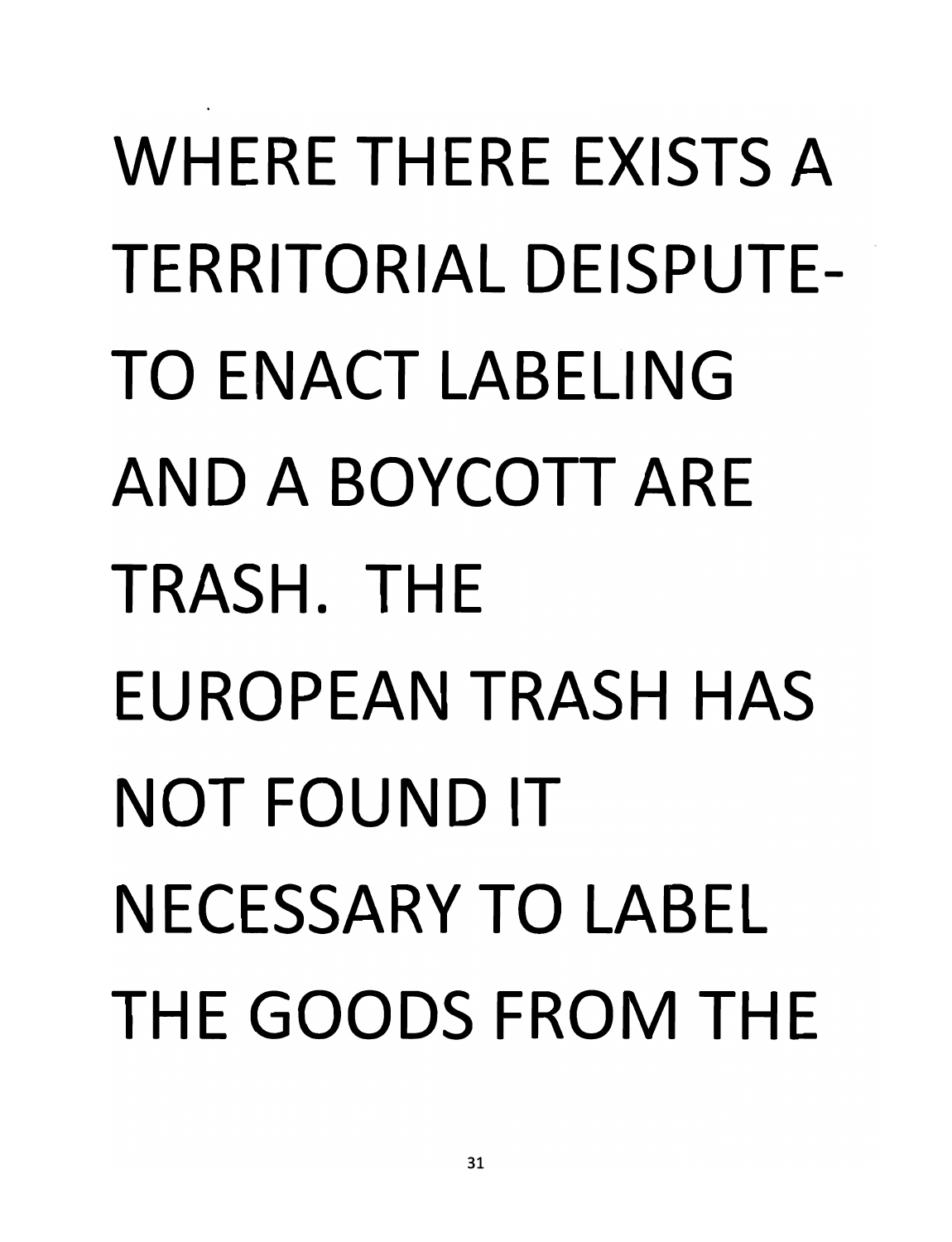## *OTHER DISPUTED TERRITORIES IN THE WORLD. THEY CHOSE ONLY JEWS-ISRAEL. THE EUROPEAN TRASH IS FOLLOWING IN THE FOOT STEPS OF THE NAZIS AND THE EUROPEANS*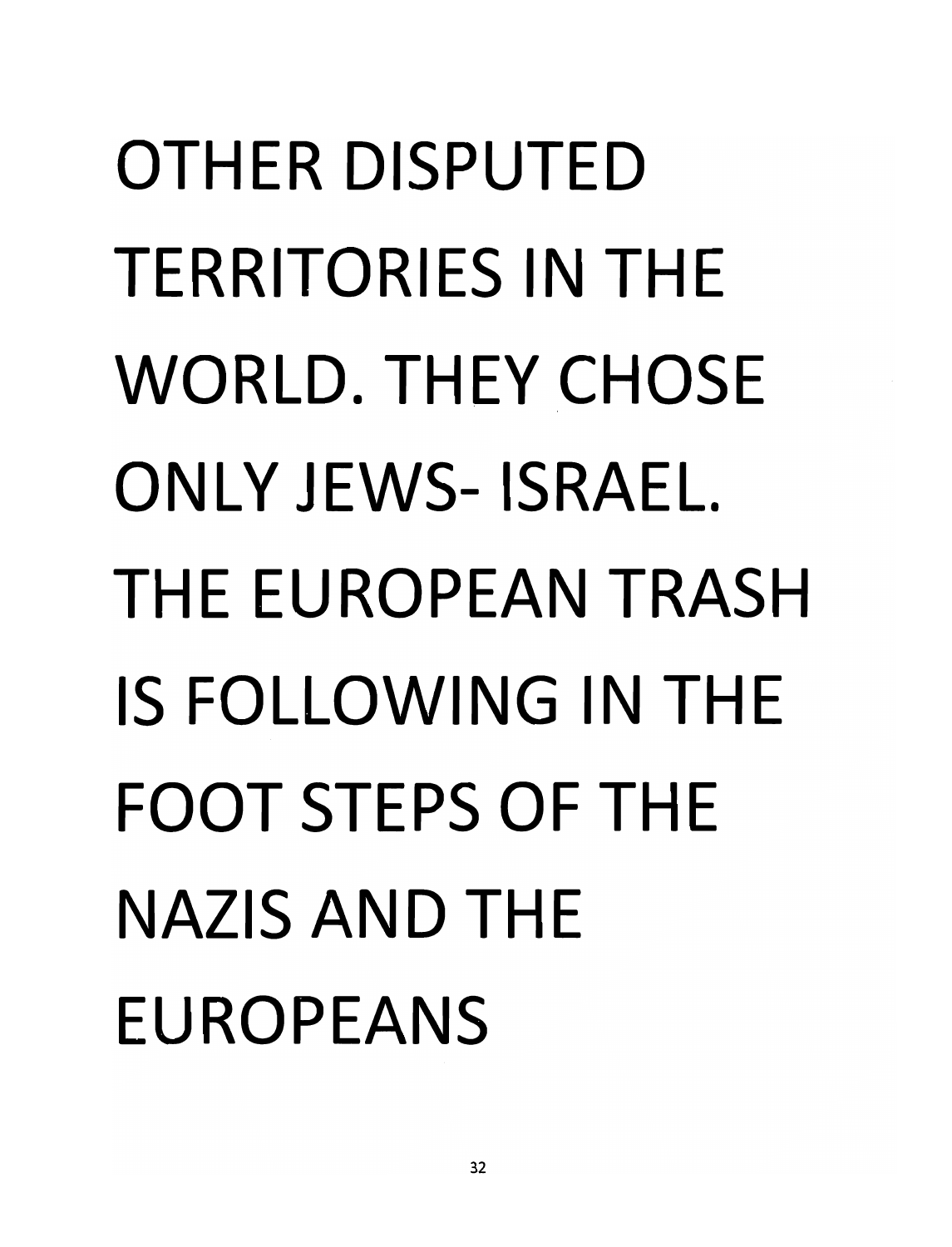## *SYMPHONY WHO SUPPORTED AND WAS SILENT AND COMPUCIT - WOULD NOT INTERFERE IN THE MURDER OF 6 MILLION JEWS AND 1 MILLION JEWISH CHILDREN DURING 1940-1945.*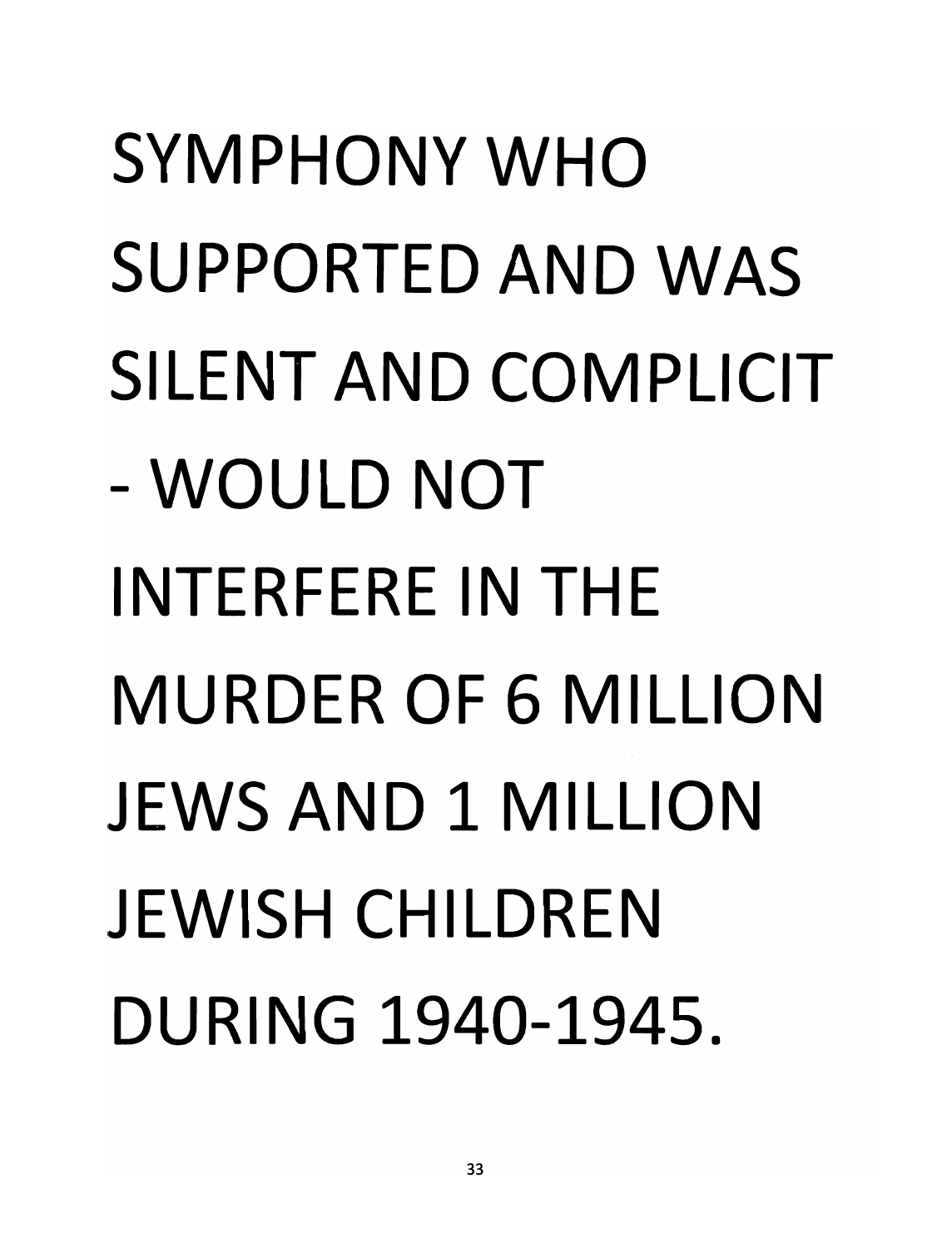## *THEY WANTED TO INSURE THAT AS MANY JEWS AS POSSIBLE GET KILLED. NOW THAT THE EUROPEAN TRASH HAS UNMASKED HIMSELF AND REVEALED THAT HE IS NOTHING ELSE THAN TRASH LET THE*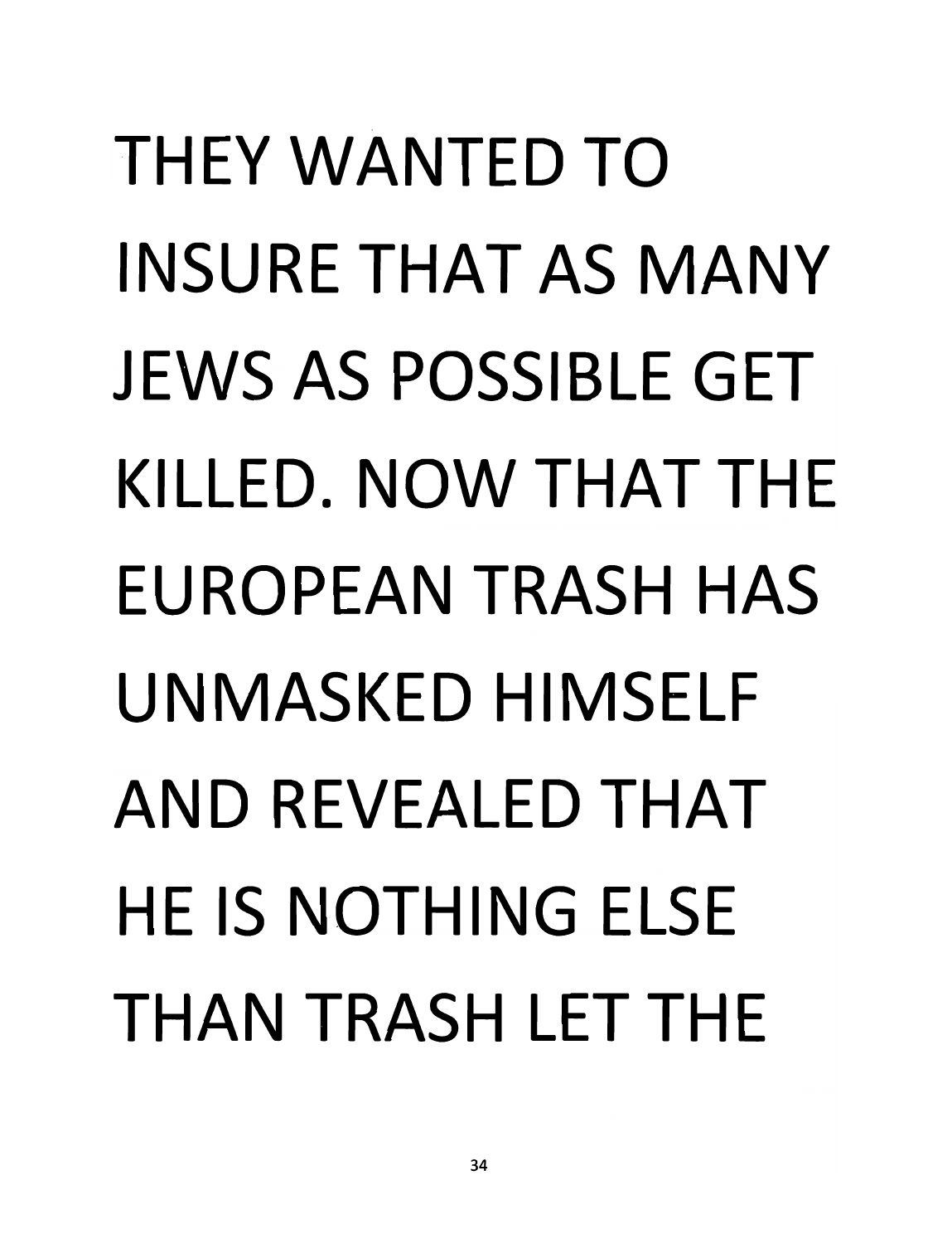## *JEWISH STATE ARREST ALL SYMPATHIZERS OF THE MUSLIM BROTHERHOODAND SHIP THEM TO SYRIA. FROM THERE THEY WILL MAKE THEIR WAY TO EUROPE. THEY WILL THEN SHOW THEIR*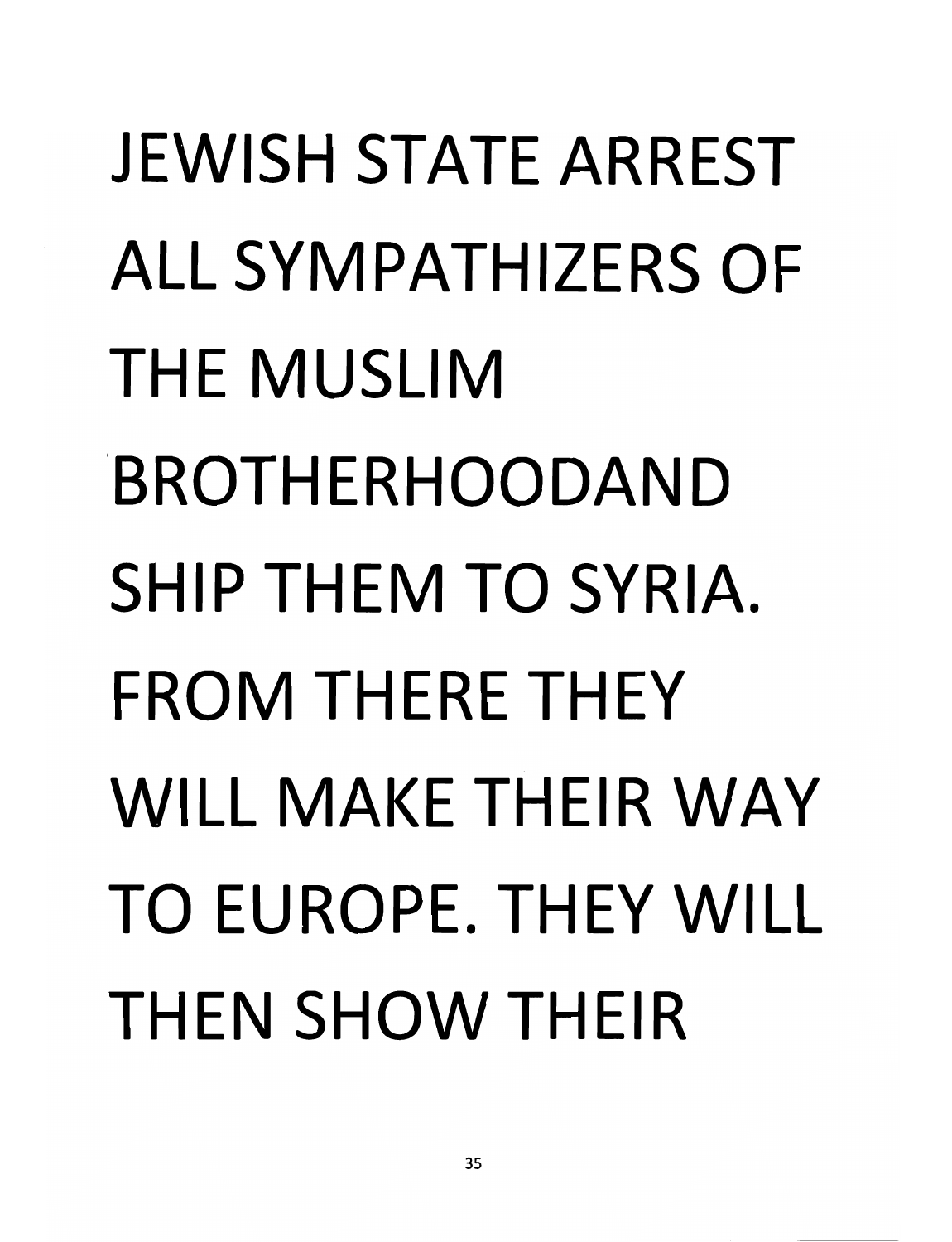# *GRATITUDE TO THE EUROPEAN TRASH BY MURDERING AS MANY EUROPEANS AS POSSIBLE. NOW IS THE TIME TO ANNEXAREASCBA IN HISTORICAL ISRAEL.*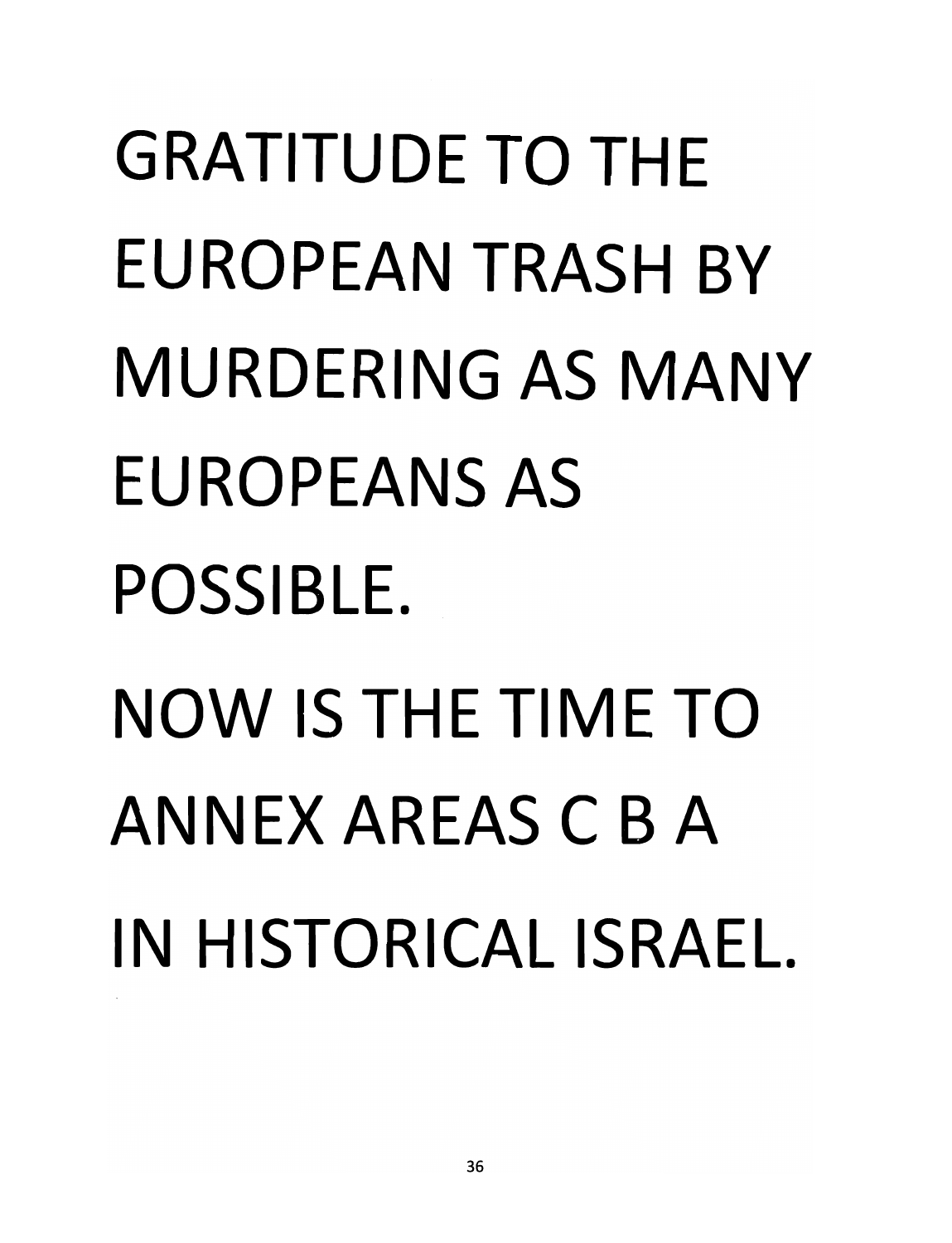## *TOPPLE PALESTINIAN AUTHORITY. THE HELL WITH THE EUROPEAN TRASH WE DO NOT RECOGNIZE THEM FOR US THEY ARE TRASH. THE EUROPEANS HAVE ALREADY UNMASKED*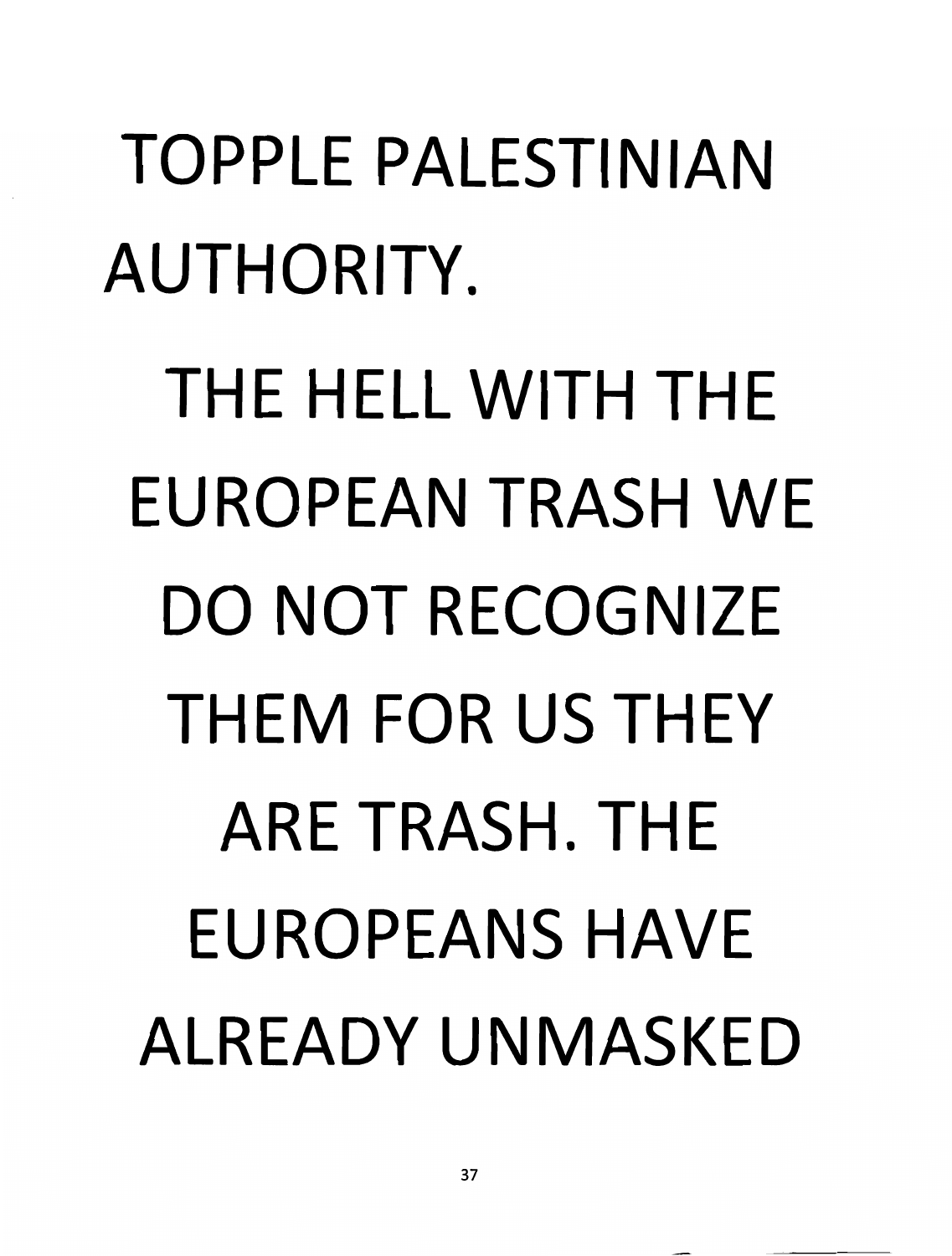## *THEMSELVES. THEY ARE LISTING ISRAELI PRODUCTS TO STRANGEL THE JEWS AND IN THAT WAY ASSIST AND ARE ACCESSORIES TO THE KILLERS OF JEWS. THE EUROPEAN TRASH CAN*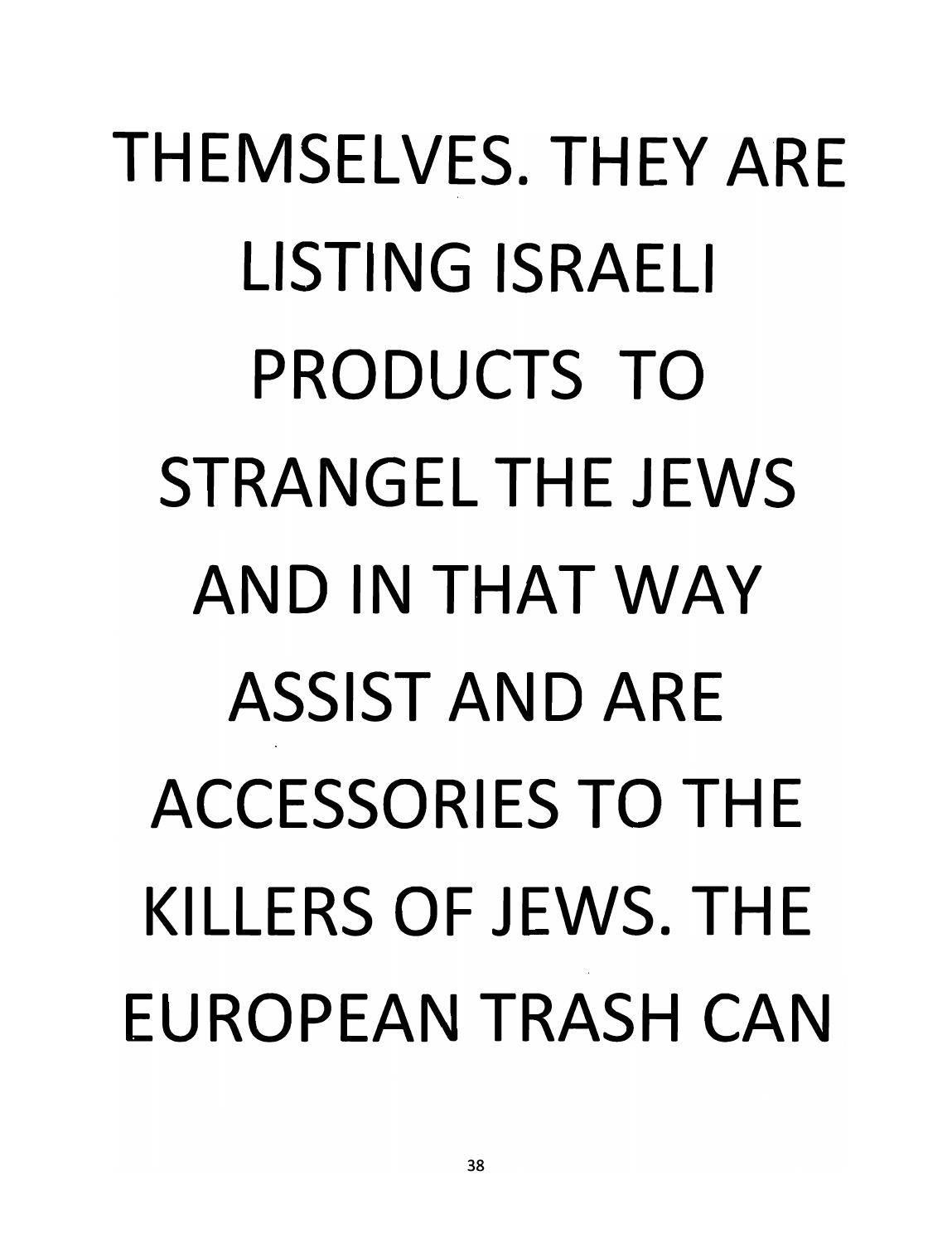#### *NOT DO WORSE. LET US ANNEX HISTORICAL ISRAEL NOW. WE DO NOT NEED THEIR HASKOMO THEIR APPROBATION THEIR RECOGNITION IS NOT NECEASSARY JEWS FOR 2000 YEARS HAVE*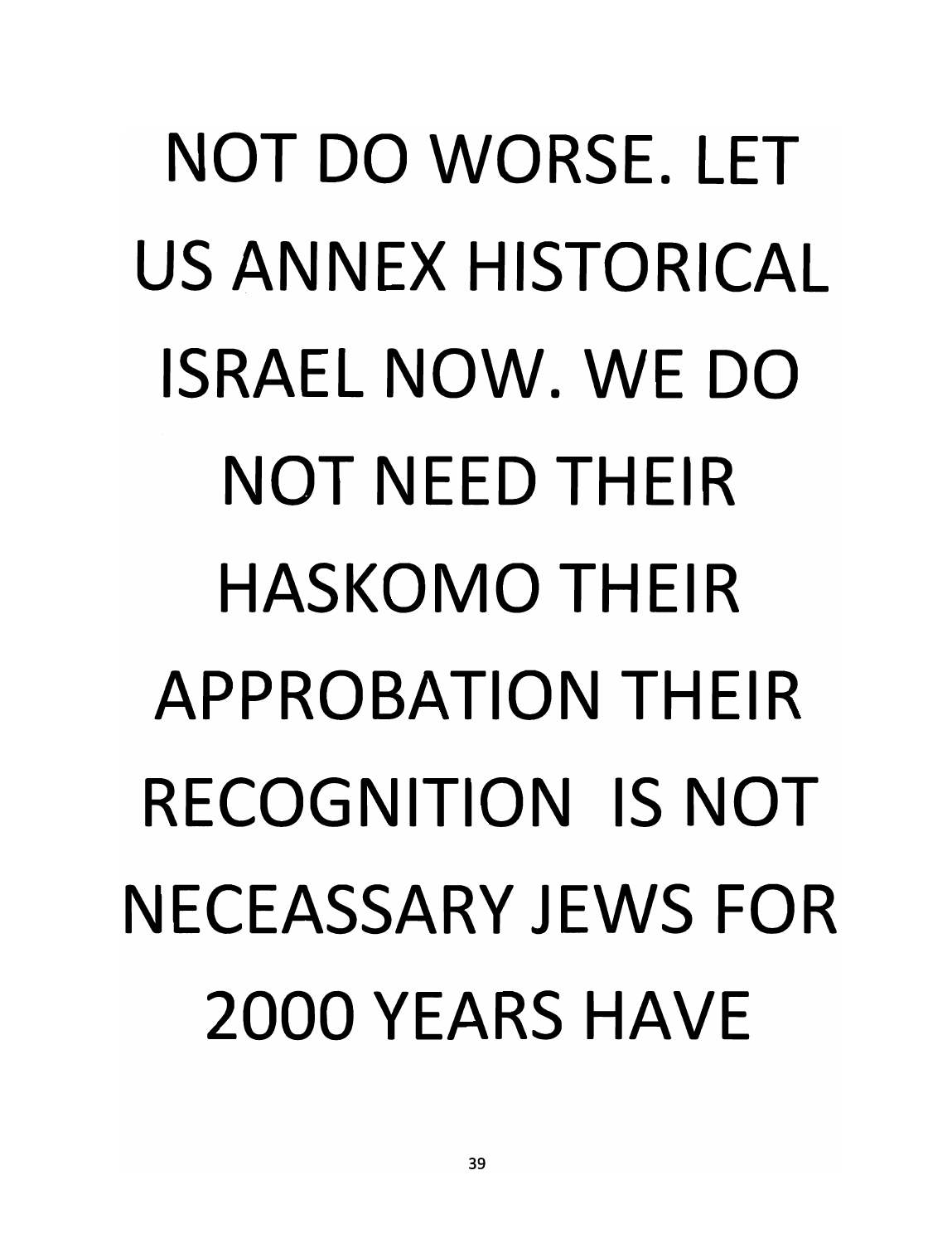## *EXISTED WITHOUT THE RECOGNITION OF EUROPEAN TRASH THIS TRASH HAS MURDERED BILLIONS OF NON JEWS OVER THE LAST 2000 YEARS. THE NEW GENERATION HAS THE SAMEDNA AS THEIR*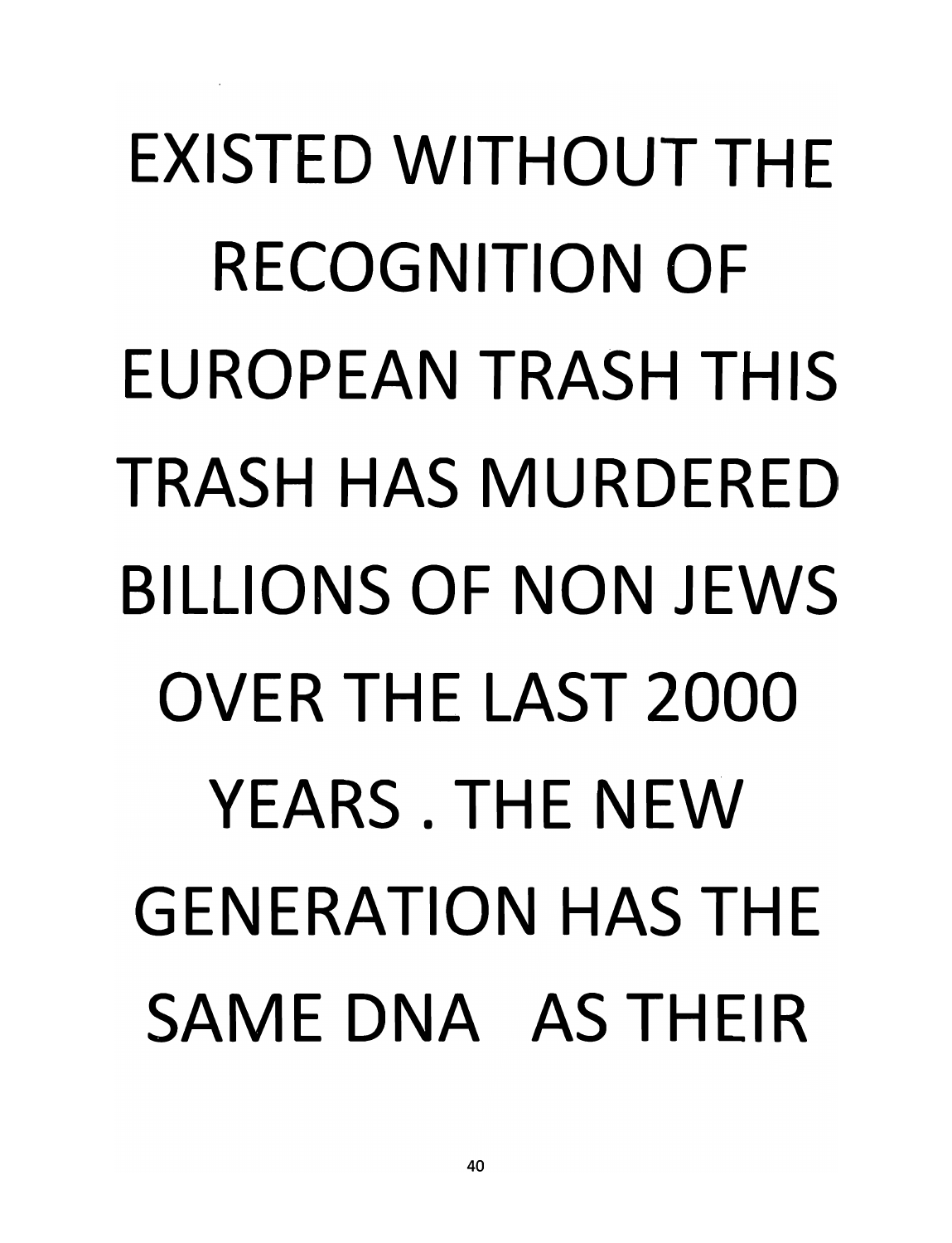## *ANCESTORS FOREBEARERS. LET THE ARABS FROM ISRAEL THAT ISRAEL WILL SHIP TO SYRIA FROM THERE THEY WILL MAKE THEIR WAY* TO THE *HOMELAND OF TRASH WILL KILL TRASH.*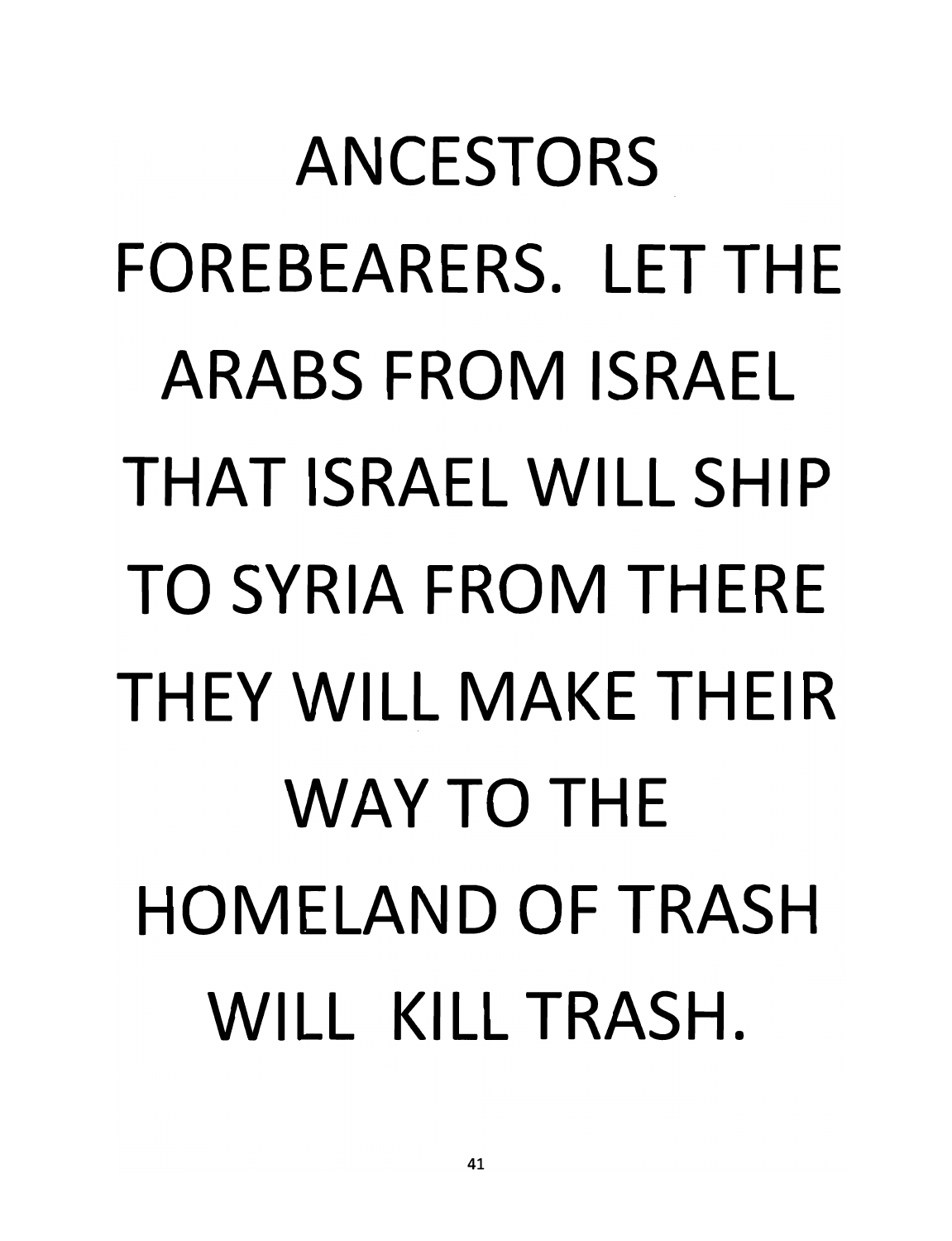#### **THEYT ARE NOT** *HUMANS BUT TRASH.*

#### *THE FRIENDS OF THE JEWS WILL UNDERSTAND; IF NOT AGREE. THE HISTORICAL DECLARATION OF THE*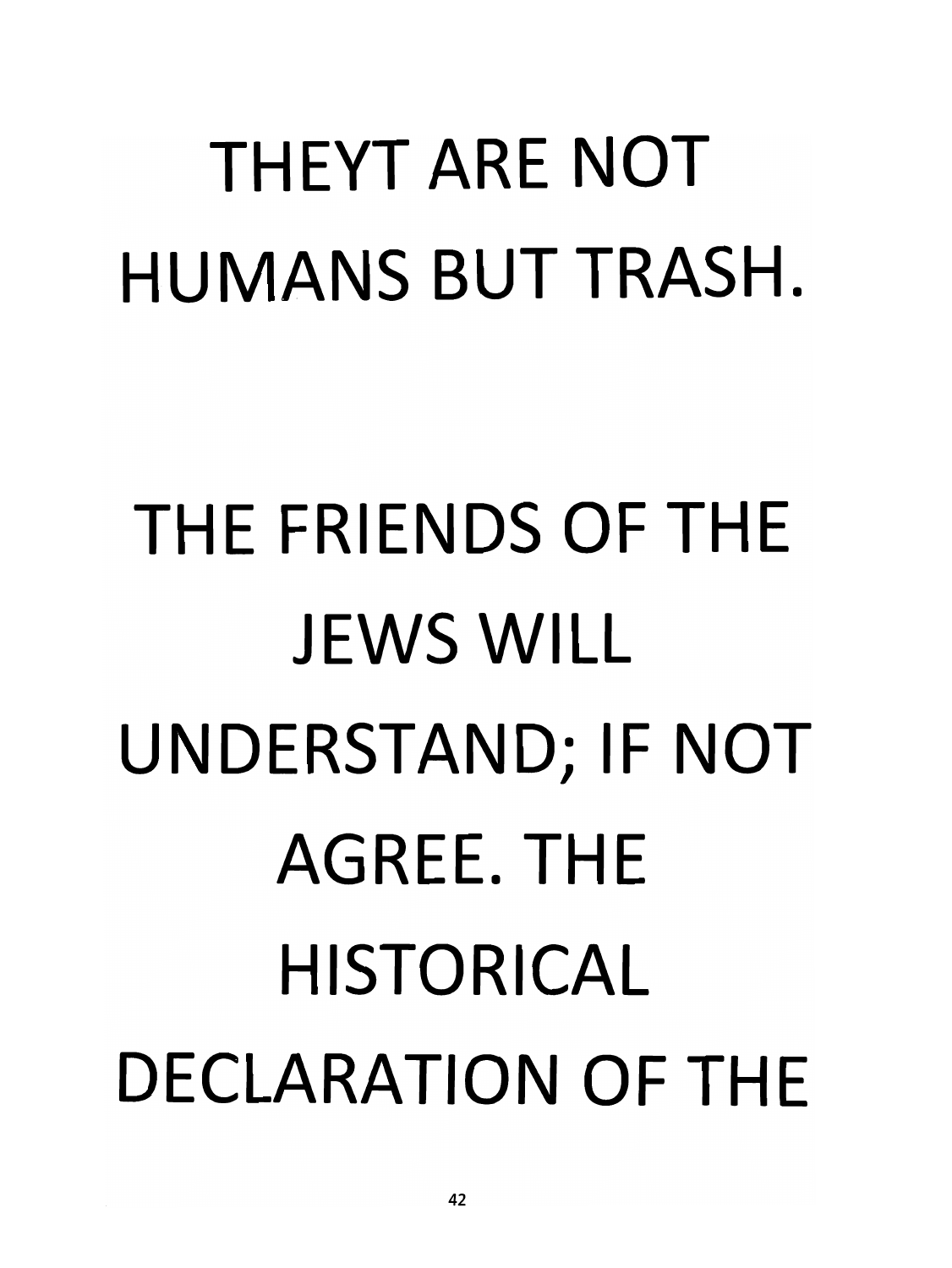#### *JEWS THAT HISTORICAL ISRAEL BELONGS TO THE JEWS BY DIVINE BIBLICAL DECREE AND COMMAND. SEE BIBLE. HUNDREDS OF MILLIONS OF CHRISTIANS AGREE AND BELIEVE*

Ń.